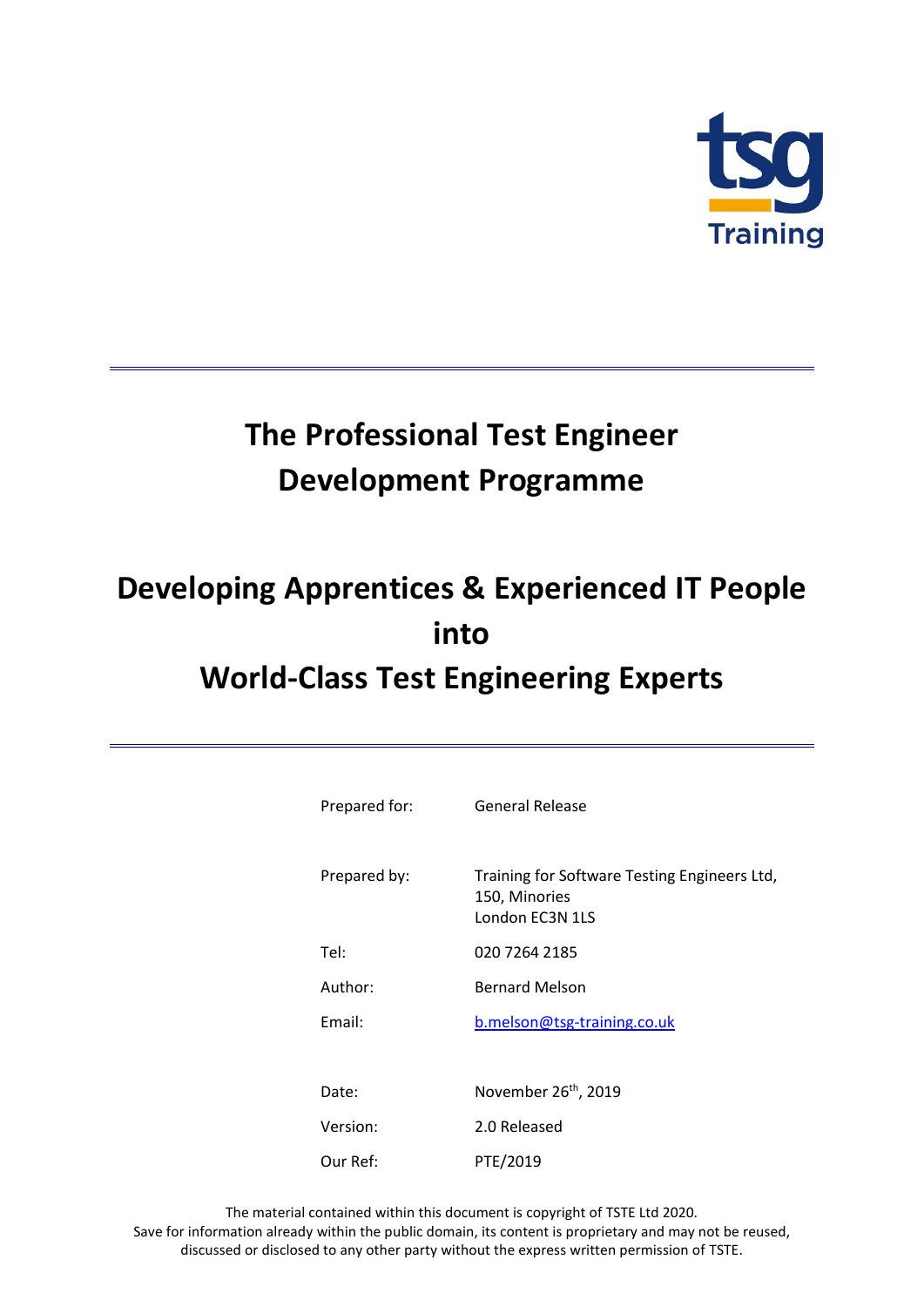

## Contents

| 1  |     |       |  |  |
|----|-----|-------|--|--|
| 2  |     |       |  |  |
| 3  |     |       |  |  |
| 4  |     |       |  |  |
|    | 4.1 |       |  |  |
|    | 4.2 |       |  |  |
|    |     | 4.2.1 |  |  |
|    |     | 4.2.2 |  |  |
|    | 4.3 |       |  |  |
|    |     | 4.3.1 |  |  |
|    |     | 4.3.2 |  |  |
|    | 4.4 |       |  |  |
|    |     | 4.4.1 |  |  |
|    |     | 4.4.2 |  |  |
|    | 4.5 |       |  |  |
|    |     | 4.5.1 |  |  |
|    |     | 4.5.2 |  |  |
|    | 4.6 |       |  |  |
|    |     | 4.6.1 |  |  |
|    |     | 4.6.2 |  |  |
| 5  |     |       |  |  |
| А. |     |       |  |  |

## Index of Figures

| Figure 1 - The Long-Term Software Test Engineer Career Development Programme 6 |  |
|--------------------------------------------------------------------------------|--|
|                                                                                |  |
|                                                                                |  |
|                                                                                |  |
|                                                                                |  |
|                                                                                |  |

## Version Management

| <b>Version</b> | <b>Date</b>                 | <b>Author</b>         | <b>Comments</b>                           |
|----------------|-----------------------------|-----------------------|-------------------------------------------|
| 1.0            | May 23rd, 2019              | <b>Bernard Melson</b> | Revised following client workshop         |
| 1.1            | Jun 13 <sup>th</sup> , 2019 | <b>Bernard Melson</b> | Internal changes                          |
| 1.2            | Jul 17 <sup>th</sup> , 2019 | <b>Bernard Melson</b> | Minor revision following market feedback  |
| 2.0            | Nov 26 <sup>th</sup> , 2019 | <b>Bernard Melson</b> | New Agile, Scrum and Accelerated learning |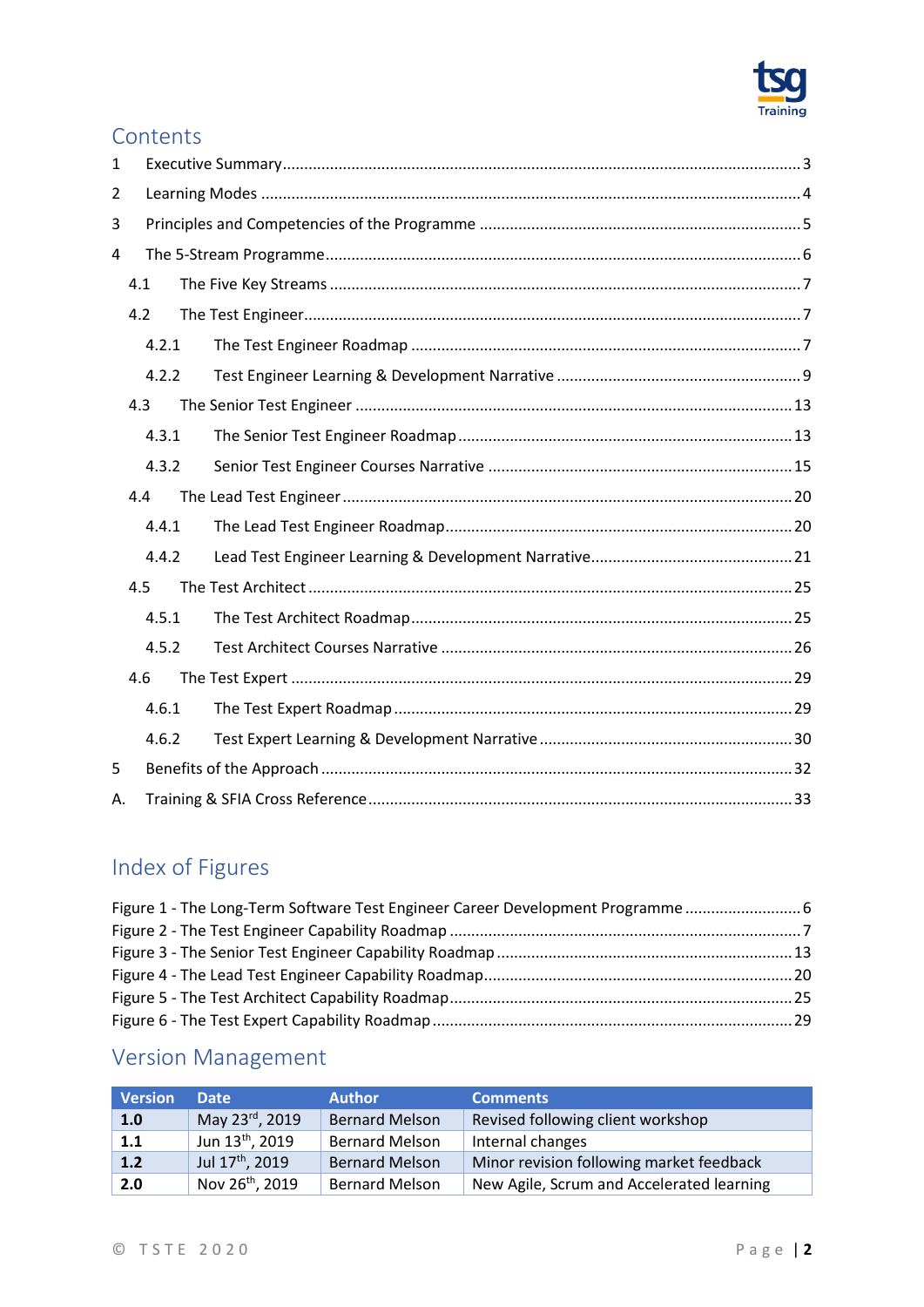

## <span id="page-2-0"></span>1 Executive Summary

Following extensive market research, this document sets out a vision for increasing the capability and competency of professional Test Engineers through a targeted learning and development programme. People passing through the programme will increase their own thinking, skills and competencies in multiple disciplines and, importantly, organisational capability to help deliver systems solutions that underpin day to day business operations.

The programme has been developed in concert with (and rolled out to) a major systems integration company that was prepared to invest significantly in learning and development to increase capability and extend its value proposition to new and existing clients alike.

The days of people having a single skill have long gone, so this cogent learning and development programme is predicated on building multi-skilled competencies within people and organisations. It will maximise staff capability and utilisation to help reduce operational costs and staff attrition rates. The basis of the programme is to provide a solid foundation from which professional testers can grow as they develop and specialise in key disciplines that both challenge and grow them.

The programme comprises five learning and development streams, each of which seeks to imbue people with multi-layered competencies that are relevant to their experience and which provide extended capability and thinking to develop cogent solutions to business problems – regardless of the development method they employ. The first stream defines a programme for apprentices and people new to testing, with the remaining four streams providing learning matched to career growth and the needs of a modern Test Practice. Each course and optional pathway within a stream has been mapped to SFIA, industry-accepted core principles, competencies and roles, as follows:

- 1. **Test Engineer** for apprentices and entry level staff joining the Test Practice. Courses in this stream are aligned with the Government's 'Apprenticeship Programme'
- 2. **Senior Test Engineers** with at least 2 years' experience who are keen to develop their test capability further by specialise in one or more test disciplines
- 3. **Lead Test Engineers** with at least 4 years' experience who are looking to become test managers with an additional specialism
- 4. **Test Architects and Consultants** with at least 5-years' experience who will be setting out the stall for major test programmes and influencing decision makers and stakeholders
- 5. **Test Experts** who will be driving top level strategy and methods for corporate improvement.

We recommend that each of the five streams be scheduled to run over 2 years, with each one being structured to provide staff with the right blend of practical and certificated learning to become multi-skilled, competency based testing professionals. Within each stream is:

- A series of courses that provide the necessary foundation for each person to take as part of building their general test capability and career growth;
- A series of optional courses and routes to allow an individual and Test Practice to fulfil its specialist technical needs by developing staff with cross-functional competencies
- Coaching and mentoring to help people implement and use skills learned.

To give the programme additional kudos within companies adopting the programme, we further recommend that students graduating each stream be awarded an appropriate certificate and that an overall ' Diploma of Testing Excellence' be awarded to all staff reaching streams 4 and 5.

In closing, the programme develops and prepares the professional test engineer for future roles with clients and stakeholders, each of whom can be confident in the engineer's ability to deliver for them.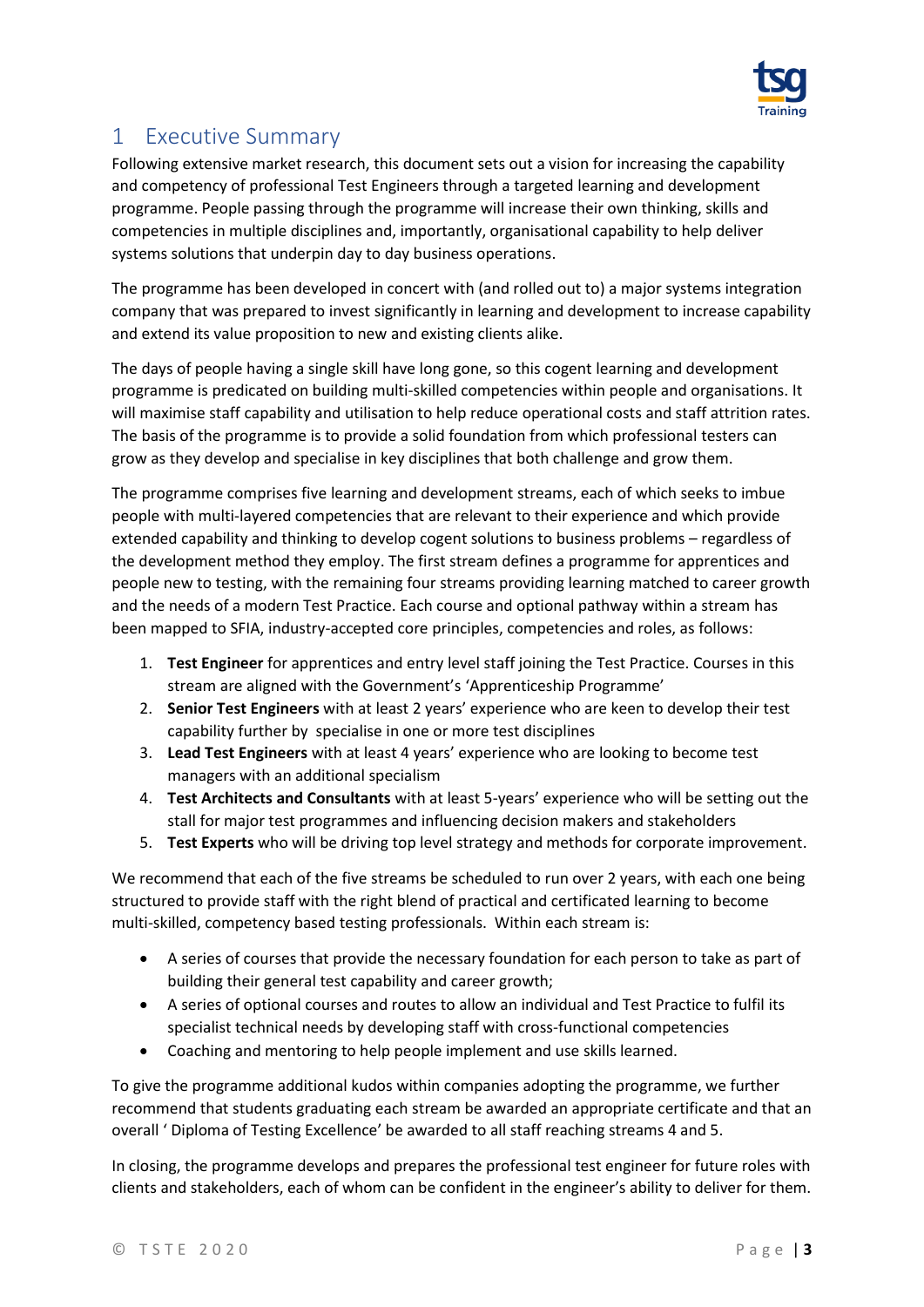

## <span id="page-3-0"></span>2 Learning Modes

TSG Training offers learning in a number of different modes, each of which provides its own benefit:

- **Traditional Classroom**. Courses in this mode follow standard timetables at public and private events.
- **Accelerated Classroom**: Most ISTQB courses and some others are offered in 12-hour day format so that students can train in a shorter period of time and be available to return to normal office duties earlier. ISTQB Test Manager, for example, is offered in 3-days, rather than the 5-days in a Traditional Classroom event. These courses are intensive and people sitting them need to be prepared accordingly if they are to sit them.
- **Virtual Classroom**. Remote learning is offered to accommodate people who are distributed, either locally or globally, and who cannot attend a public course. This type of course is generally delivered to private customers and follows the Traditional Classroom format.
- **Online Learning**. A number of courses are offered online so that students can sit them where and when they want at a time of their own choosing. Access is provided to materials for 6-months

Sectio[n A, Training & SFIA Cross Reference,](#page-32-0) shows a complete list of courses within the programme and the different learning modes available for each.

Every course in the programme is provided with a lifetime's support from the tutor.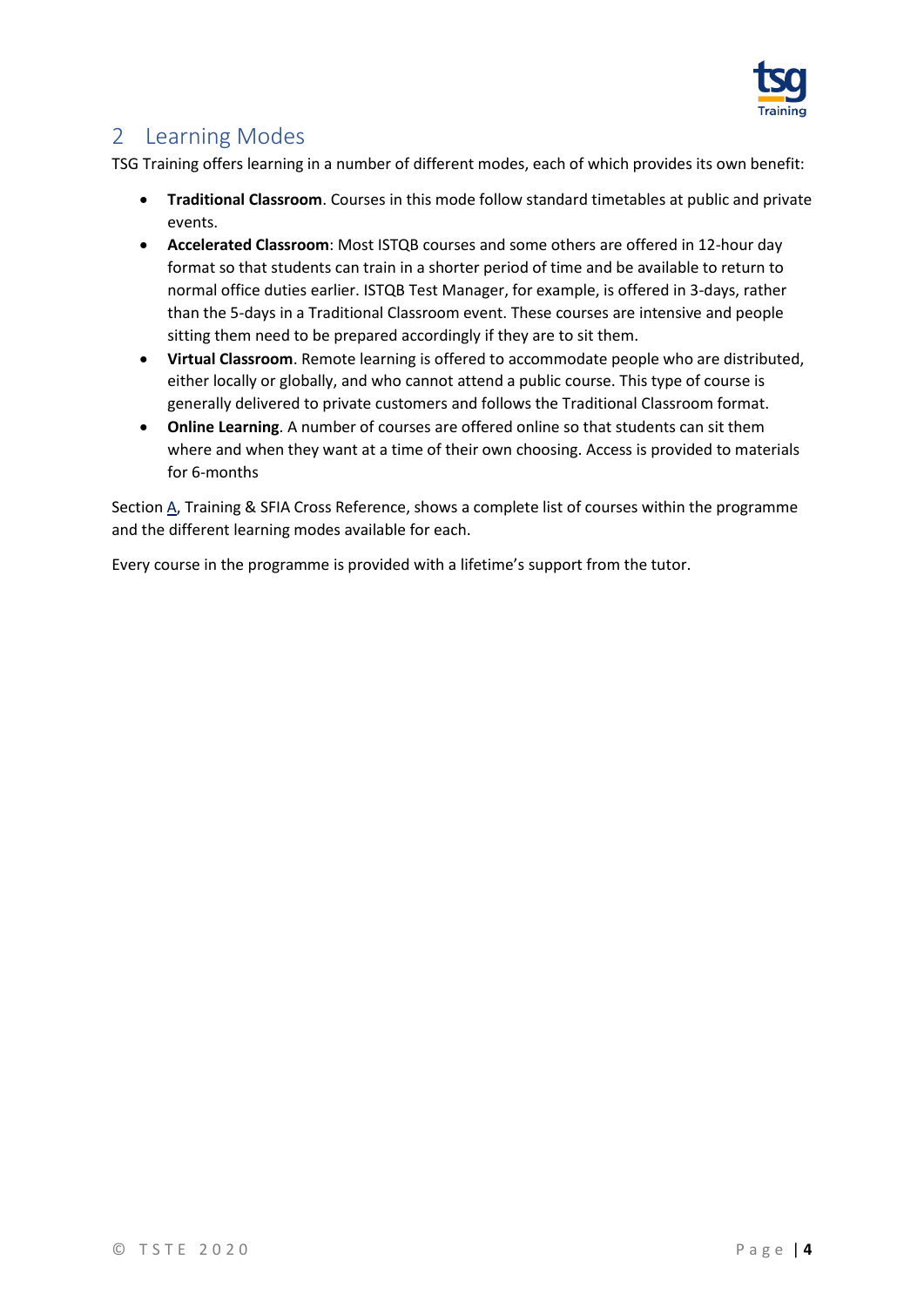

## <span id="page-4-0"></span>3 Principles and Competencies of the Programme

Following our experience of learning and development programmes and research into what companies require of testing in the future, we have defined a series of 'Principles and Competencies' that fit the gamut and need of co skills required to deliver first-class systems that help underpin business operations, ranging from the raw intake through to experienced Lead Engineers, Architects, and Experts as follows:

| <b>Principles</b>                                                      | <b>Test Engineer</b>                                                                                                                                                                                                 | <b>Senior Test Engineer</b>                                                                                                                                                                                                                                | <b>Lead Test Engineer</b>                                                                                                                                                                                                                                 | <b>Test Architect</b>                                                                                                                                                                                                                                   | <b>Test Expert</b>                                                                                                                                                                                                                                                |
|------------------------------------------------------------------------|----------------------------------------------------------------------------------------------------------------------------------------------------------------------------------------------------------------------|------------------------------------------------------------------------------------------------------------------------------------------------------------------------------------------------------------------------------------------------------------|-----------------------------------------------------------------------------------------------------------------------------------------------------------------------------------------------------------------------------------------------------------|---------------------------------------------------------------------------------------------------------------------------------------------------------------------------------------------------------------------------------------------------------|-------------------------------------------------------------------------------------------------------------------------------------------------------------------------------------------------------------------------------------------------------------------|
| <b>Engineering at the heart of</b><br>designing IT solutions           | Implements demonstrable and<br>measurable, structured design<br>techniques appropriate to the<br>technology under Test                                                                                               | Responsible for Implementing<br>demonstrable and measurable,<br>structured design techniques<br>appropriate to the technology under<br>Test, aligned to the portfolio strategies                                                                           | Responsible for the implementation of<br>the test strategies within the scope of<br>their portfolio / squad, aligned to the<br>overarching Strategy.                                                                                                      | Accountable for strategies to allow<br>for demonstrable and measurable,<br>implementation of structured design<br>techniques across the estate                                                                                                          | Accountable for defining and<br>implementing methods and<br>improvements to corporate level<br>testing and major programmes                                                                                                                                       |
| <b>Execution excellence through</b><br>engineering                     | Implement automation first<br>approaches using industry best<br>practices, targeting appropriate<br>strategies for robust and repeatable<br>automation and the appropriate<br>exploratory / manual testing of change | Responsible for the Implementation of<br>Right Testing approaches, utilising<br>engineered design to enable<br>automation first approaches using<br>industry best practices leveraging test<br>design approaches to maximise<br>opportunity for automation | Responsible for the Implementation of<br><b>Right Testing Approaches within</b><br>Squad, including principles & patterns<br>utilising automation first approaches<br>using industry best practices                                                       | Responsible for the Implementation<br>of Right Testing Approaches utilising<br>automation first approaches using<br>industry best practices<br>Set Test Engineering principles &<br>patterns                                                            | Provision and guidance for testing<br>excellence that helps deliver<br>programmes that meet business<br>needs, on time and to budget                                                                                                                              |
| <b>Velocity - Pinpoint accuracy at</b><br>speed, enabled by technology | Is able to implement testing best<br>practice methods specific to the<br>technology under Test and aware of<br>the benefits of using them. Has real<br>world experience of implementing<br>these practice            | Is able to present testing best practice<br>methods specific to the technology<br>under Test and the benefits of using<br>them, agnostic to specific toolsets. Has<br>real world experience of implementing<br>these practice                              | Is able to present testing best practice<br>methods and the benefits of using<br>them to a disparate audience of<br>technical and non-technical<br>stakeholders, agnostic to specific<br>toolset. As well as experience of<br>implementing these practice | Is able to present to all levels the<br>benefits, both tangible & non-<br>tangible, best practice methods and<br>the benefits of using them, agnostic<br>to toolset. As well as experience of<br>leading teams, in implementing<br>these best practices | Working at board level to define and<br>present the business case for<br>corporate improvement and rollout<br>of methods and competencies to<br>meet it                                                                                                           |
| <b>Culture, Collaboration and</b><br>lifecycle continual improvement   | Works within squad of multi skilled<br>teams to discuss / challenge and<br>inform approach for testable solutions<br>and educating best practices in Testing<br>and Quality                                          | Leads a team within multi skilled<br>teams to discuss / challenge and<br>inform approach for testable solutions<br>and educating best practices in Testing<br>and Quality                                                                                  | Works across squads & within multi<br>skilled teams to discuss / challenge<br>and inform approach for testable<br>solutions and educating best practices<br>in Testing and Quality                                                                        | Works across the organisation to<br>influence strategy for engineering to<br>challenge and inform approach for<br>testable solutions and educating<br>best practices in Testing and Quality                                                             | Works across the organisation to<br>ensure the right process, methods<br>and skills within people is in place to<br>deliver value for money to internal<br>and external clients commissioning<br>new or changed systems that will<br>underpin business operations |

This programme isn't about certification alone, but is one that provides the right blend of theory and practical learning to develop consistently skilled professional test engineers who can deliver for their stakeholders.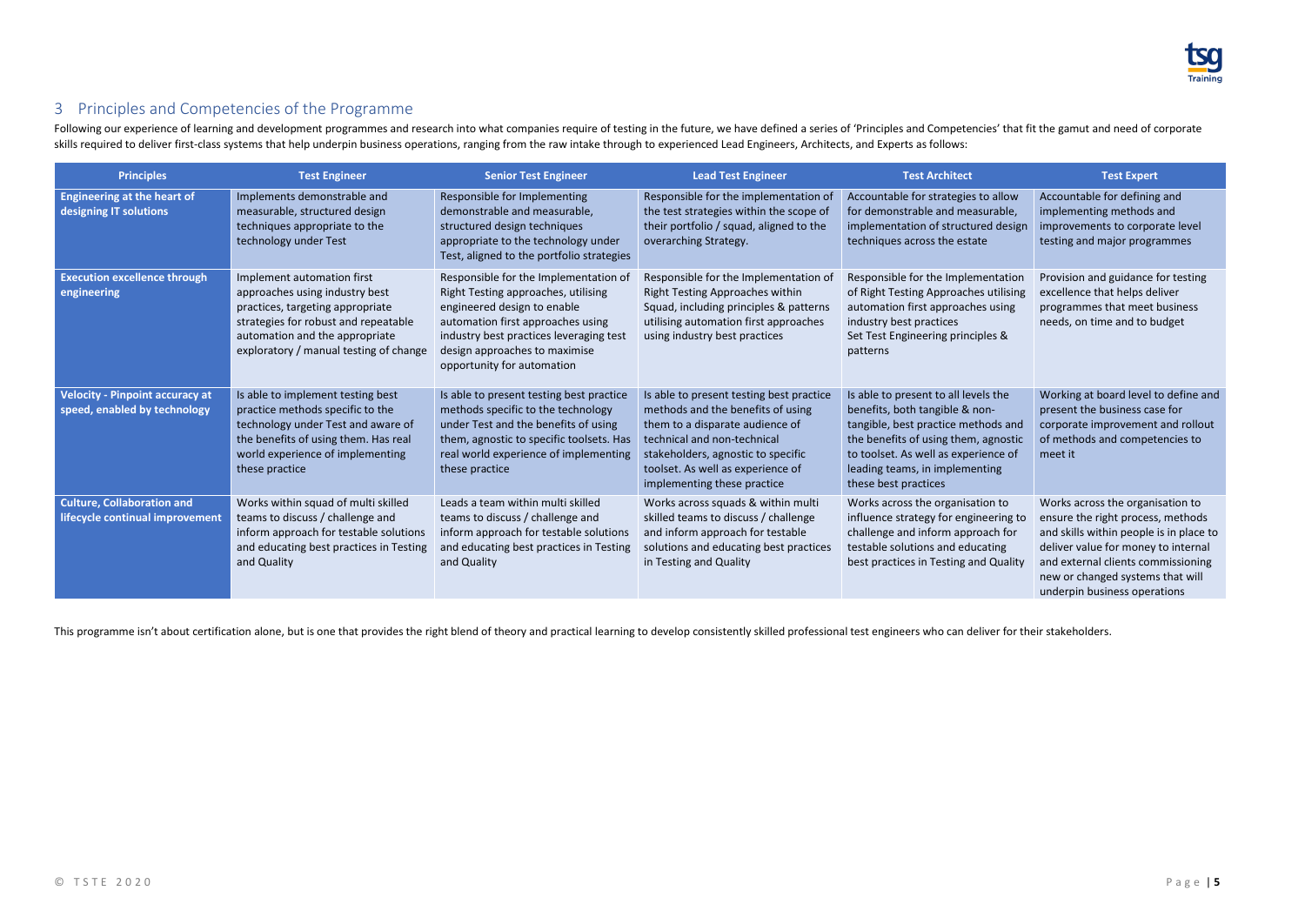

## <span id="page-5-0"></span>4 The 5-Stream Programme

The professional Test Engineer career development programme contains five key streams, with each being rigorously designed and tested to reflect the principles and competencies that are key to success and growing capabilit Test Practice. Each stream interfaces seamlessly to the next to provide continuous investment in people and career growth:



<span id="page-5-1"></span>*Figure 1 - The Long-Term Software Test Engineer Career Development Programme*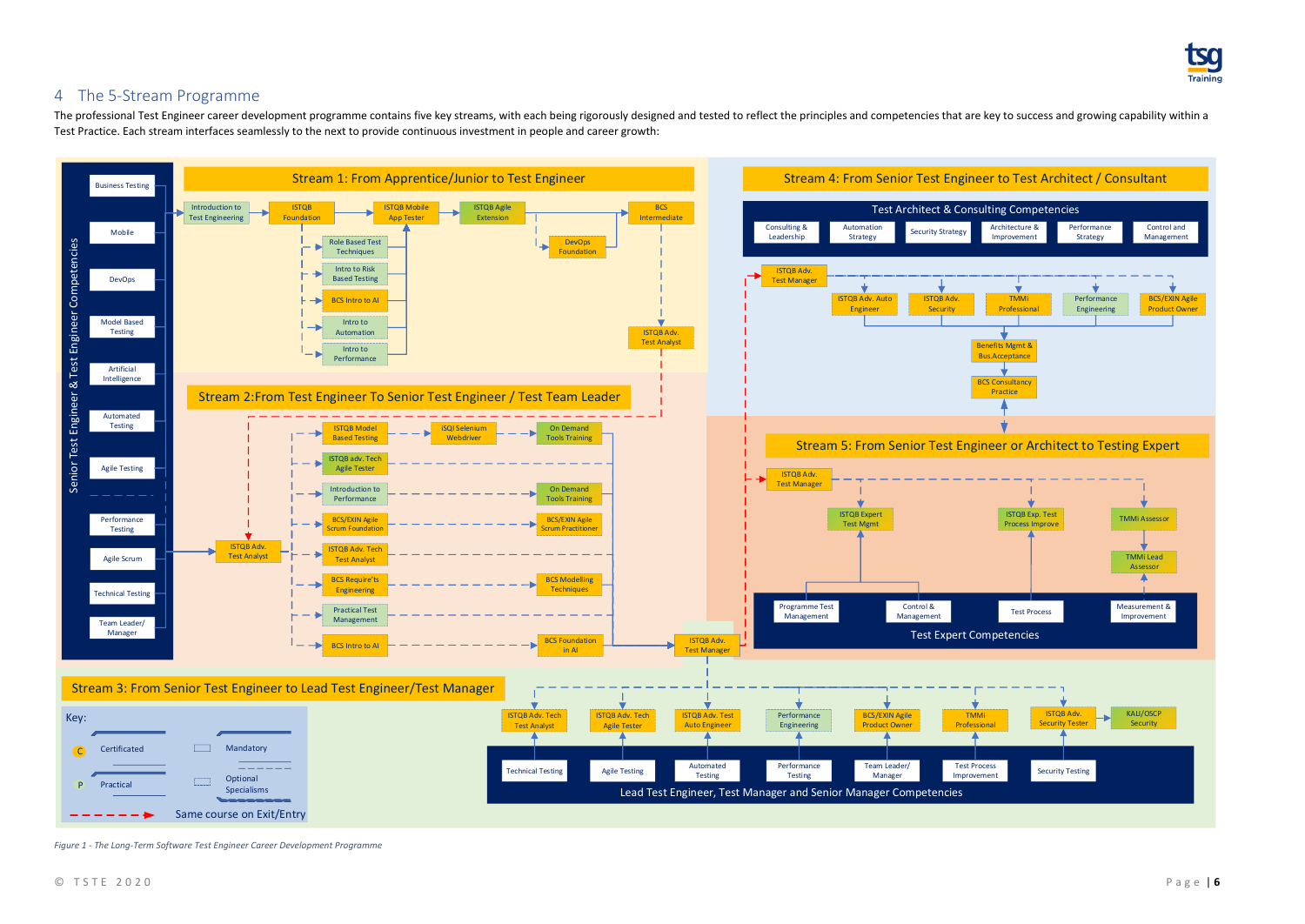

#### <span id="page-6-0"></span>4.1 The Five Key Streams

At the broadest level, each stream is designed to reflect modern test engineering principles, coupled with competencies that meet the needs of a Test Practice and varying development models, supported by capability from competent, multi-skilled individuals. The programme is designed for people to enter a learning stream that is relevant to their experience:

- 1. **The Test Engineer** is for apprentices and entry level staff embarking on a career in software testing, and for experienced staff from other disciplines who may be transferring in.
- 2. **The Senior Test Engineer** with at least two years' experience, who is ready to step up to using more advanced techniques, choosing to specialise or move to the early stages of team leadership.
- 3. **The Lead Test Engineer** with at least four years' experience, already specialising and needing to be ready for the demands of test management or increasingly complex technical roles.
- 4. **The Test Architect** with at least five years' experience, ready to make the jump to the business-critical role of defining and building test architectures for major programmes.
- 5. **The Test Expert** who has at least 10-years' experience of leading major programme delivery and organisational change and benefit.

#### <span id="page-6-1"></span>4.2 The Test Engineer

The Test Engineer stream is designed for people with little or no software testing experience and for others with up to two years' experience who can join the stream at an appropriate point. The courses within the stream are mapped to the UK Government's Apprenticeship scheme and qualify for funding up to 90%



#### <span id="page-6-2"></span>4.2.1 The Test Engineer Roadmap

<span id="page-6-3"></span>*Figure 2 - The Test Engineer Capability Roadmap*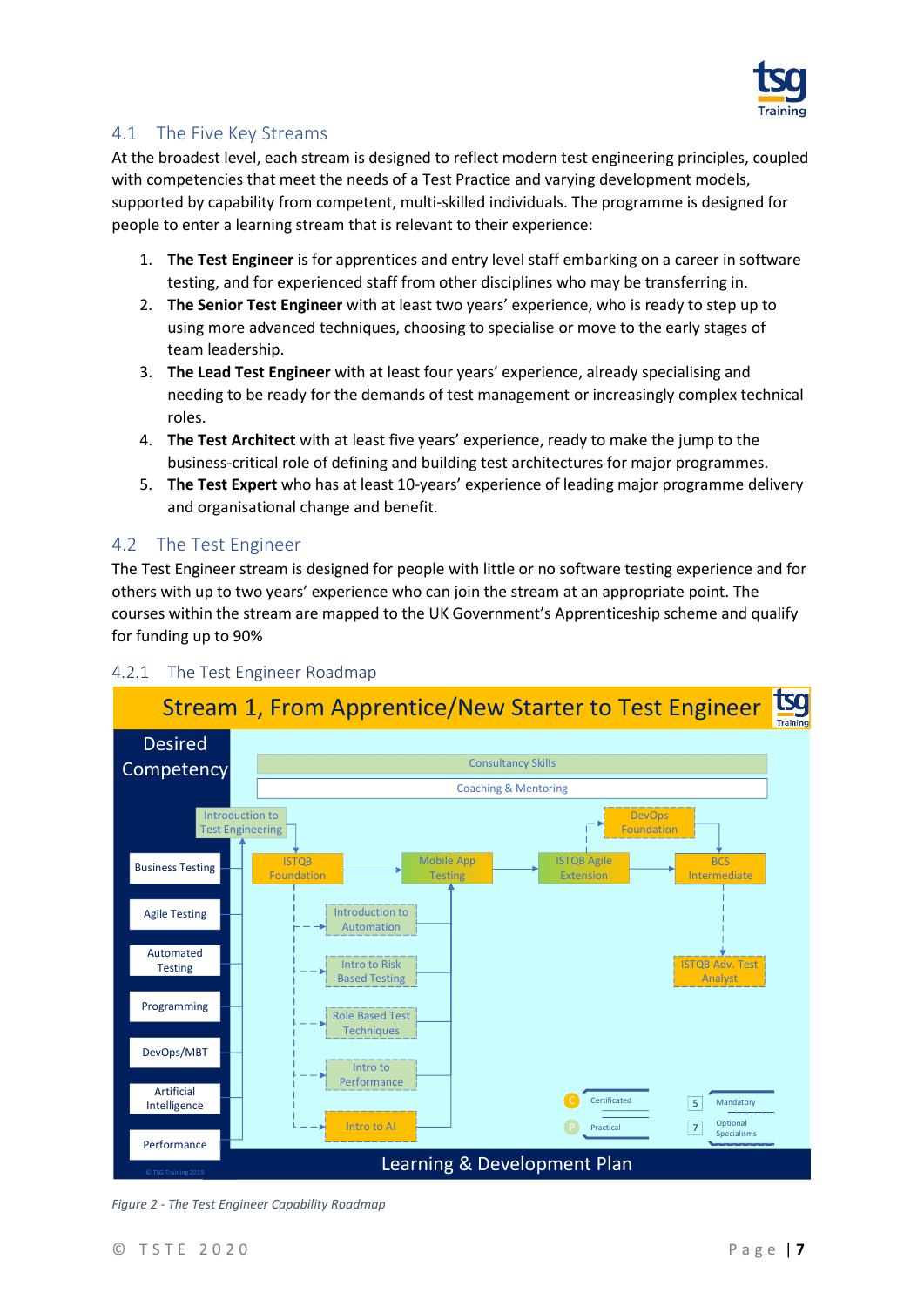

The stream supports the key competencies of:

- Agile Testing
- Artificial Intelligence
- to Automated Testing
- Business Testing
- DevOps & Model Based Testing
- Performance Testing
- Programming

As can be seen in Figure 2 - The Test Engineer [Capability Roadmap,](#page-6-3) there is:

- A series of mandatory courses to qualify for Government funding.
- Several optional courses to suit early specialisms.

People passing through the stream will have done so with the skills necessary to function as a Test Engineer who takes on and manages the tasks of:

- Requirements analysis and de-construction
- Test Analysis, Specification, Design, and Execution
- Test Reporting.

The skills learned are relevant and portable to all development methods.

Note: Unless someone is transferring into a Test Practice who has no software testing experience, we envisage the Test Engineer role being the only one of the five to be eligible for 'Government Apprenticeship Funding' in full.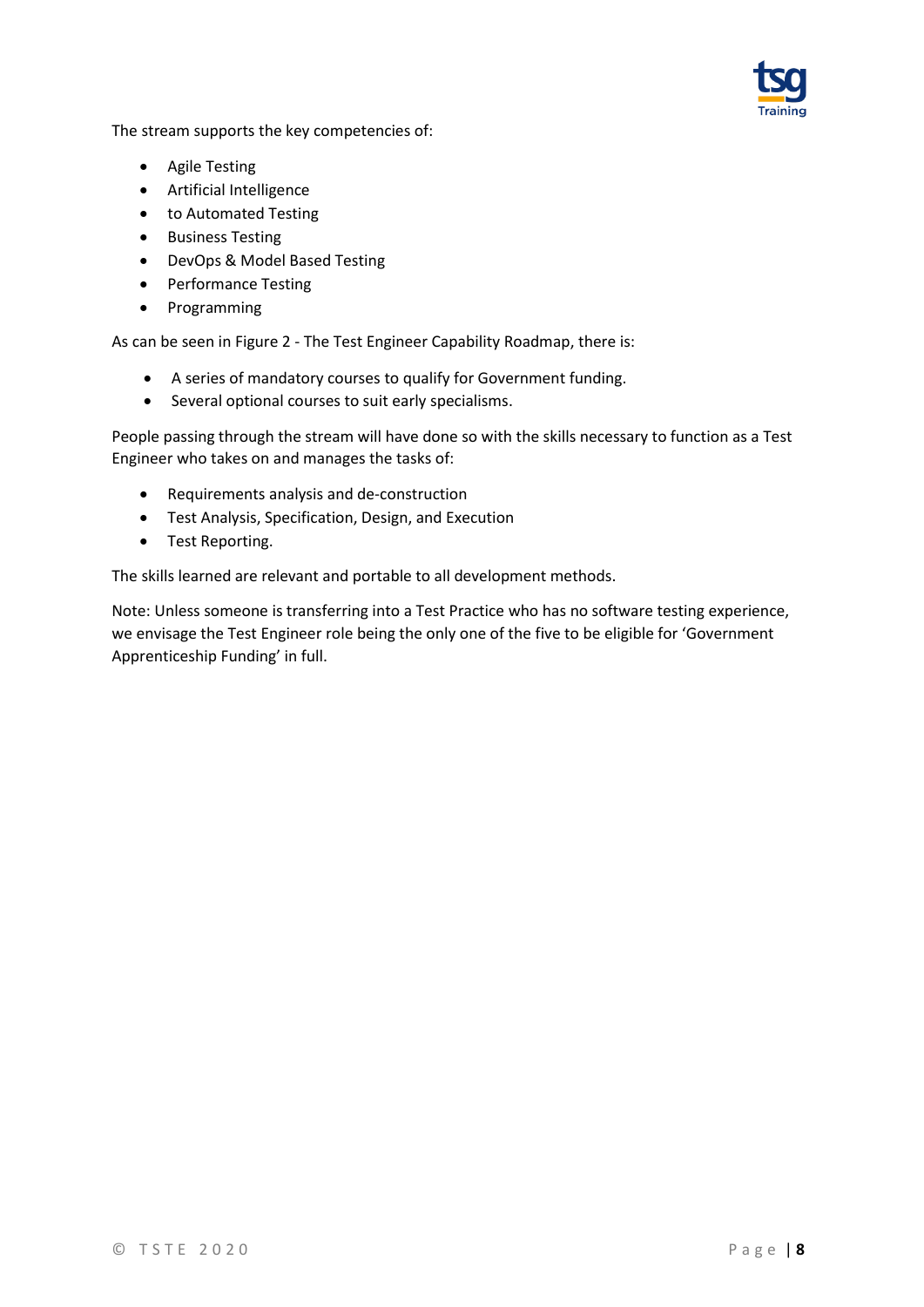

## 4.2.2 Test Engineer Learning & Development Narrative

<span id="page-8-0"></span>

| <b>Test Engineer</b>                                            |                  |                |                     | <b>Pre-Requisites</b>                                                                                                                                          |                                                                                                                                                                                                                                                       |
|-----------------------------------------------------------------|------------------|----------------|---------------------|----------------------------------------------------------------------------------------------------------------------------------------------------------------|-------------------------------------------------------------------------------------------------------------------------------------------------------------------------------------------------------------------------------------------------------|
| <b>Learning &amp; Development</b>                               | <b>Mandatory</b> |                | Days Months<br>Exp. | <b>Experience and Qualifications</b>                                                                                                                           | <b>Rationale</b>                                                                                                                                                                                                                                      |
| <b>Introduction to Testing &amp;</b><br><b>Test Engineering</b> | Y                | $\overline{2}$ | $\Omega$            | <b>None</b>                                                                                                                                                    | Provides the basics of testing and model-based testing<br>in traditional, Agile and DevOps environments.<br>Prepares students for the ISTQB Foundation course.                                                                                        |
| <b>ISTQB Foundation,</b><br>2018 Syllabus and Exam              | Y                | 3              | $0-6$               | Ability to absorb significant amounts<br>of information in a short space of<br>time; attention to detail; willingness<br>to do homework.                       | This is the course that provides students with the<br>common terms and processes they will need through<br>their careers and which are industry-recognised as the<br>de facto standard.                                                               |
| <b>BCS Introduction to Artificial</b><br><b>Intelligence</b>    | Optional         | $\mathbf{1}$   | $6 - 12$            | A basic understanding of testing and<br>an interest in knowing more about<br>AI                                                                                | This introductory course addresses the potential<br>benefits, types of Artificial Intelligence, the basic<br>process of Machine Learning (ML), the challenges and<br>risks associated with an AI project, and the future of AI<br>and Humans in work. |
| <b>Introduction to Automation</b>                               | Y                | $\mathbf{1}$   | $6 - 12$            | ISTQB/ISEB Foundation and an<br>interest in specialising in or knowing<br>more about test automation.                                                          | Modern Test Practices support automation as a key<br>stream and deliverable, and this course provides<br>students with their first 'hands-on' experience. It can<br>also be supplemented with an optional Introduction to<br>Python or other language |
| <b>Introduction to Python</b><br>Programming                    | Optional         | 3              | $6 - 12$            | ISTQB/ISEB Foundation and an<br>interest in specialising in or knowing<br>more about technical script writing<br>for automation and/or performance<br>testing. | Provides Test Engineers with the basics of Python<br>Programming, as may be used in automation and/or<br>performance and/or other technologies they may be<br>required to support.                                                                    |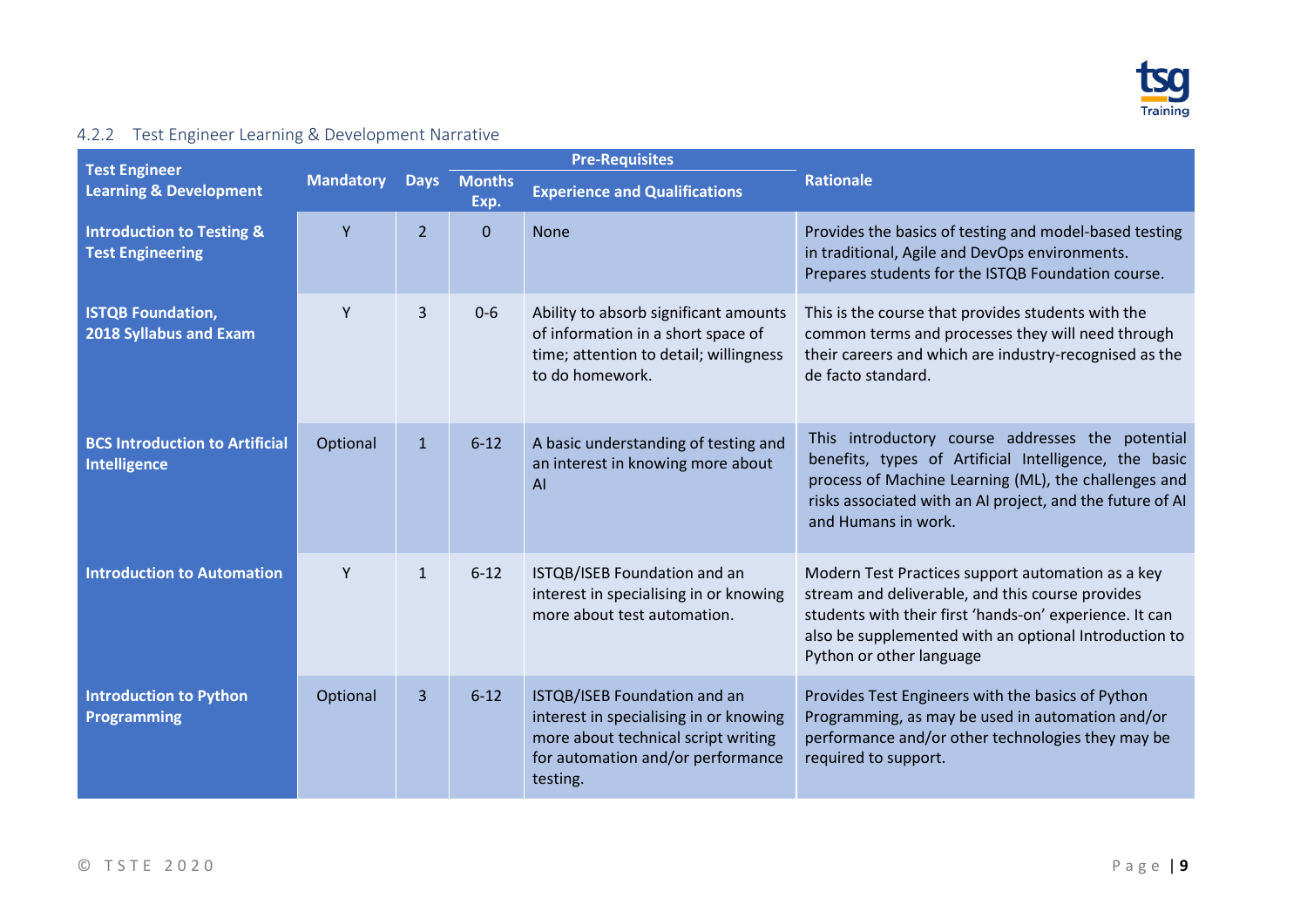

| <b>Test Engineer</b>                                                    |                  |                                                                                                                                                                                                                                                         |                                                                                                                                                                                                                                                                                                          | <b>Pre-Requisites</b>                                                                                                                         |                                                                                                                                                                                                 |
|-------------------------------------------------------------------------|------------------|---------------------------------------------------------------------------------------------------------------------------------------------------------------------------------------------------------------------------------------------------------|----------------------------------------------------------------------------------------------------------------------------------------------------------------------------------------------------------------------------------------------------------------------------------------------------------|-----------------------------------------------------------------------------------------------------------------------------------------------|-------------------------------------------------------------------------------------------------------------------------------------------------------------------------------------------------|
| <b>Learning &amp; Development</b>                                       | <b>Mandatory</b> | <b>Days</b>                                                                                                                                                                                                                                             | <b>Months</b><br>Exp.                                                                                                                                                                                                                                                                                    | <b>Experience and Qualifications</b>                                                                                                          | <b>Rationale</b>                                                                                                                                                                                |
| <b>Introduction to Risk Based</b><br><b>Testing</b>                     | Y                | $\overline{2}$                                                                                                                                                                                                                                          | 18                                                                                                                                                                                                                                                                                                       | ISTQB/ISEB Foundation and those<br>who are aware of the need to<br>understand, profile and prioritise<br>risk on the projects.                | Provides a practical approach to identifying,<br>prioritising and managing risk.                                                                                                                |
| <b>Role Based Techniques</b>                                            | Optional         | $\mathbf{1}$                                                                                                                                                                                                                                            | $12 - 18$                                                                                                                                                                                                                                                                                                | Those needing more techniques but<br>who are not ready for ISTQB<br><b>Advanced Test Analyst.</b>                                             | The gap between Foundation and either BCS<br>Intermediate or ISTQB Advanced can be too long for<br>some, and this course bridges the gap.                                                       |
| <b>Introduction to</b><br><b>Performance</b>                            | Optional         | $\mathbf{1}$                                                                                                                                                                                                                                            | $6 - 24$                                                                                                                                                                                                                                                                                                 | No pre-requisites, although some<br>testing experience and an ISTQB<br>Foundation certificate would be<br>beneficial to learning and outcomes | This hands-on course provides the basics of<br>performance testing for those who wish to specialise<br>in the subject and go on to specific tools-based<br>training and strategy work           |
| <b>ISTQB Mobile App Tester</b><br>Y<br>$\overline{2}$<br>12<br>and Exam |                  | Ability to use a computer for basic<br>functions such as accessing files and<br>using the command line interface.<br>Willingness to learn how to use<br>virtual machines for testing.<br>Dexterity with fingers to test<br>functions on mobile devices. | With 'mobile' being increasingly used as a delivery<br>platform, it is now accepted that Test Engineers must<br>understand how to test applications on mobile<br>devices.<br>Note: The iSQI CMAP qualification was retired in<br>October 2019 in favour of the ISTQB Mobile App<br>Tester qualification. |                                                                                                                                               |                                                                                                                                                                                                 |
| <b>ISTQB Foundation - Agile</b><br><b>Extension and Exam</b>            | Y                | $\overline{2}$                                                                                                                                                                                                                                          | $12 - 18$                                                                                                                                                                                                                                                                                                | An ISTQB/ISEB Foundation<br>Certificate is required for students<br>to sit the exam, but not the course.                                      | Agile is now mainstream, and students must be able to<br>work within it. The course expands on the techniques<br>and learning in the Foundation Course and the<br>difference that Agile brings. |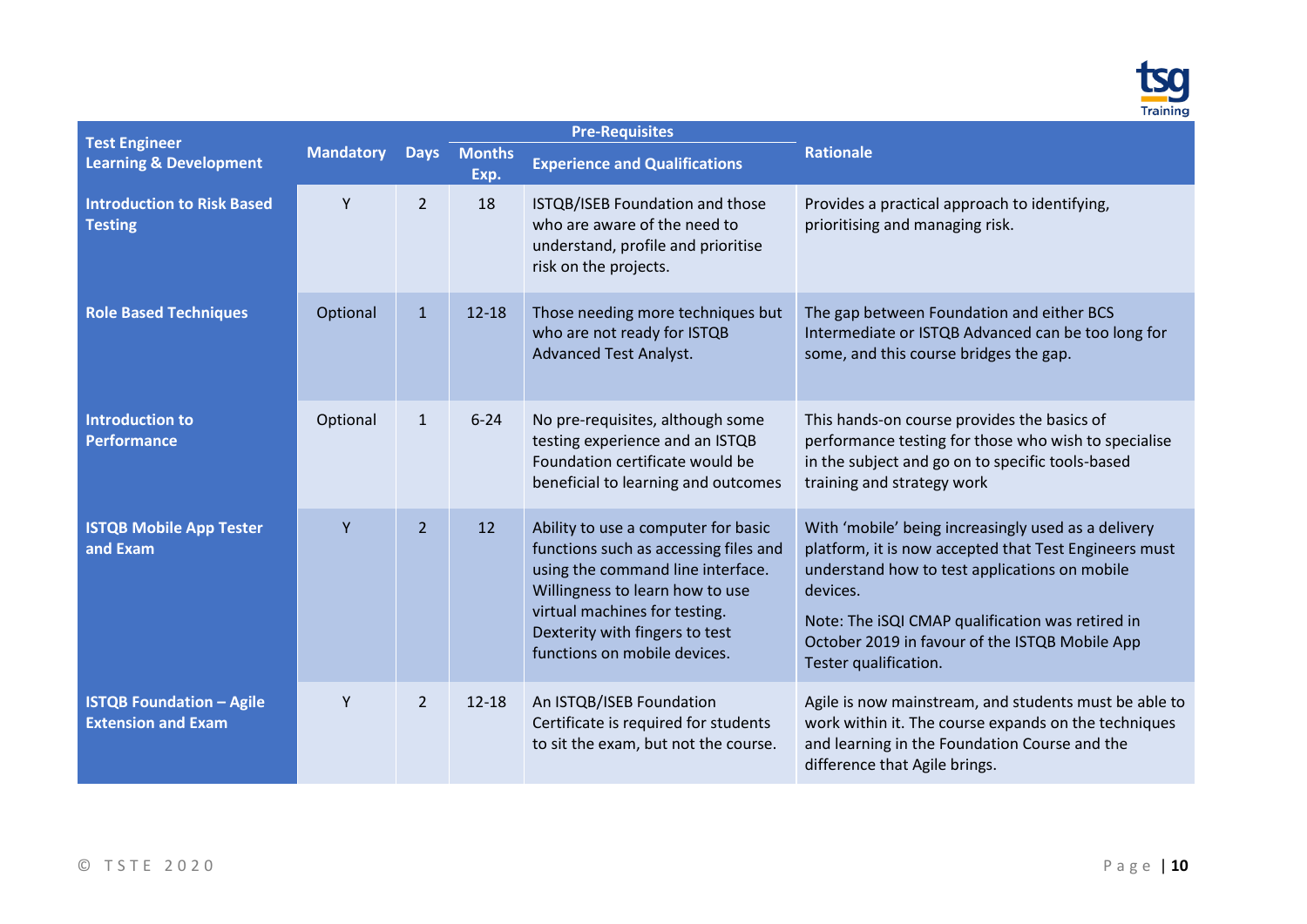

| <b>Test Engineer</b>                                   |                  |                |                     | <b>Pre-Requisites</b>                                                                                                                                                                                                                                                                                                                                                                                                                                                              |                                                                                                                                                                                                                                                                            |
|--------------------------------------------------------|------------------|----------------|---------------------|------------------------------------------------------------------------------------------------------------------------------------------------------------------------------------------------------------------------------------------------------------------------------------------------------------------------------------------------------------------------------------------------------------------------------------------------------------------------------------|----------------------------------------------------------------------------------------------------------------------------------------------------------------------------------------------------------------------------------------------------------------------------|
| <b>Learning &amp; Development</b>                      | <b>Mandatory</b> |                | Days Months<br>Exp. | <b>Experience and Qualifications</b>                                                                                                                                                                                                                                                                                                                                                                                                                                               | <b>Rationale</b>                                                                                                                                                                                                                                                           |
| <b>BCS Intermediate and Exam</b>                       | Y                | $\overline{4}$ | 18-24               | A solid understanding and usage of<br>the terms, processes and techniques<br>gained on prior courses.                                                                                                                                                                                                                                                                                                                                                                              | This course expands upon the skills taught by ISTQB<br>Foundation. Passing the exam on this course is a pre-<br>requisite for students to graduate from the<br>Apprenticeship Scheme and qualify for full<br>Government funding.                                           |
| <b>DevOps Foundation</b>                               | Optional         | 2              | 24                  | <b>None</b>                                                                                                                                                                                                                                                                                                                                                                                                                                                                        | Provides the basics of DevOps that Test Engineers<br>must master to work in this environment.                                                                                                                                                                              |
| <b>ISTQB Advanced Test</b><br><b>Analyst with exam</b> | Optional         | $\overline{4}$ | 24                  | Must hold an ISTQB/ISEB<br>Foundation certificate (from either<br>the 2011 syllabus or the more<br>recent 2018 syllabus) to sit the<br>exam. At least 24-months solid<br>testing experience using test design<br>techniques, self-motivated, ability to<br>analyse requirements. Ability to sit a<br>multiple-choice exam lasting 3<br>hours.<br>This is an optional course that may<br>be sat at 18-months for the high-<br>flyer or those on accelerated<br>learning programmes. | This course is the natural route and progression for<br>those who want to move up the ladder. It will increase<br>knowledge and understanding of industry standard<br>functional techniques and imbue the students with<br>additional skills to take on more complex work. |
| <b>Coaching and Mentoring</b>                          | Optional         | Ong<br>oing    | Ongoing             | None                                                                                                                                                                                                                                                                                                                                                                                                                                                                               | Optional for those not on a government sponsored<br>Apprenticeship programme, but mandatory for those<br>who are if full funding is to be secured                                                                                                                          |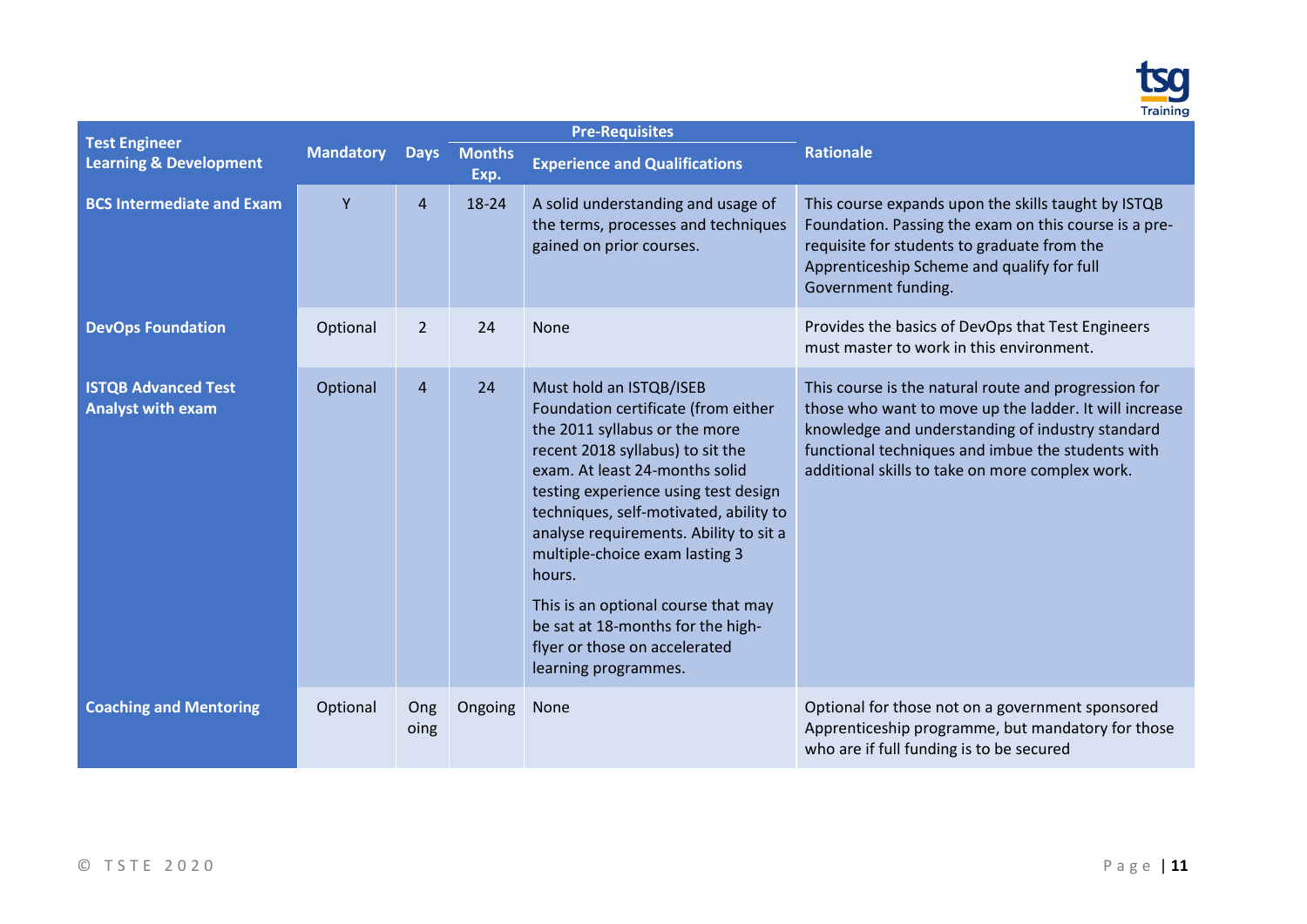

| <b>Test Engineer</b>      |                  |                     | <b>Pre-Requisites</b>                                                                                                  |                                                                                                                                                    |  |
|---------------------------|------------------|---------------------|------------------------------------------------------------------------------------------------------------------------|----------------------------------------------------------------------------------------------------------------------------------------------------|--|
| Learning & Development    | <b>Mandatory</b> | Days Months<br>Exp. | <b>Experience and Qualifications</b>                                                                                   | <b>Rationale</b>                                                                                                                                   |  |
| <b>Consultancy Skills</b> | Optional         | $0 - 24$            | 0-2 years of testing experience for<br>those expected to be deployed on<br>client site as a fee-earning<br>consultant. | Provides students with the behavioural and<br>communication skills they will be expected to display<br>to both internal and external stakeholders. |  |

*Table 1 - Test Engineer Learning & Development, Pre-Requisites and Rationale*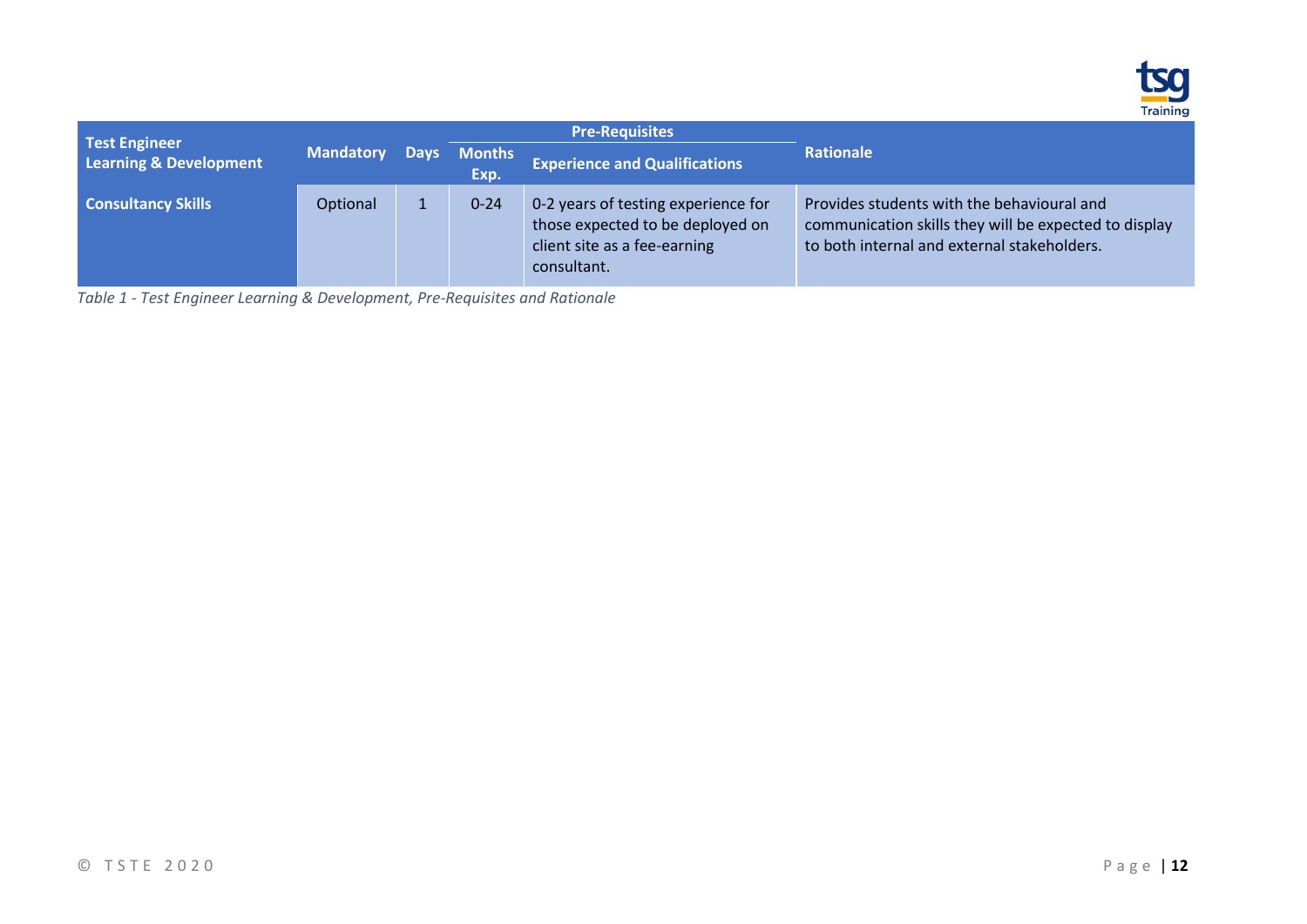

### <span id="page-12-0"></span>4.3 The Senior Test Engineer

The Senior Test Engineer stream is designed for people who have at least two-years' software testing on projects and have expressed a desire to make testing their career goal and move up the ladder of seniority within a Test Practice.

Students graduating [The Test Engineer](#page-6-1) stream are expected to join this stream at the beginning, whereas others with relevant experience can join at any point.

#### <span id="page-12-1"></span>4.3.1 The Senior Test Engineer Roadmap



<span id="page-12-2"></span>*Figure 3 - The Senior Test Engineer Capability Roadmap*

Some courses in Stream 2 are repeated from Stream 1. However, this is only to ensure that everyone has the full skill set. If a course has been taken in Stream 1 then it need not be taken again here.

The stream supports and enables people to acquire skill in the key competencies of:

- Advanced Agile Testing
- Agile Scrum
- Artificial Intelligence
- Automated Testing
- Business Testing
- Model Based
- Performance Testing
- Team Leaders and aspiring Test Managers
- Technical Testing, such as SI, Infrastructure, etc.

Supporting 9 key competencies, Stream 2 contains a mandatory course and 8-optional course paths that allow the Senior Test Engineer to specialise in key skills areas as they progress toward Lead Test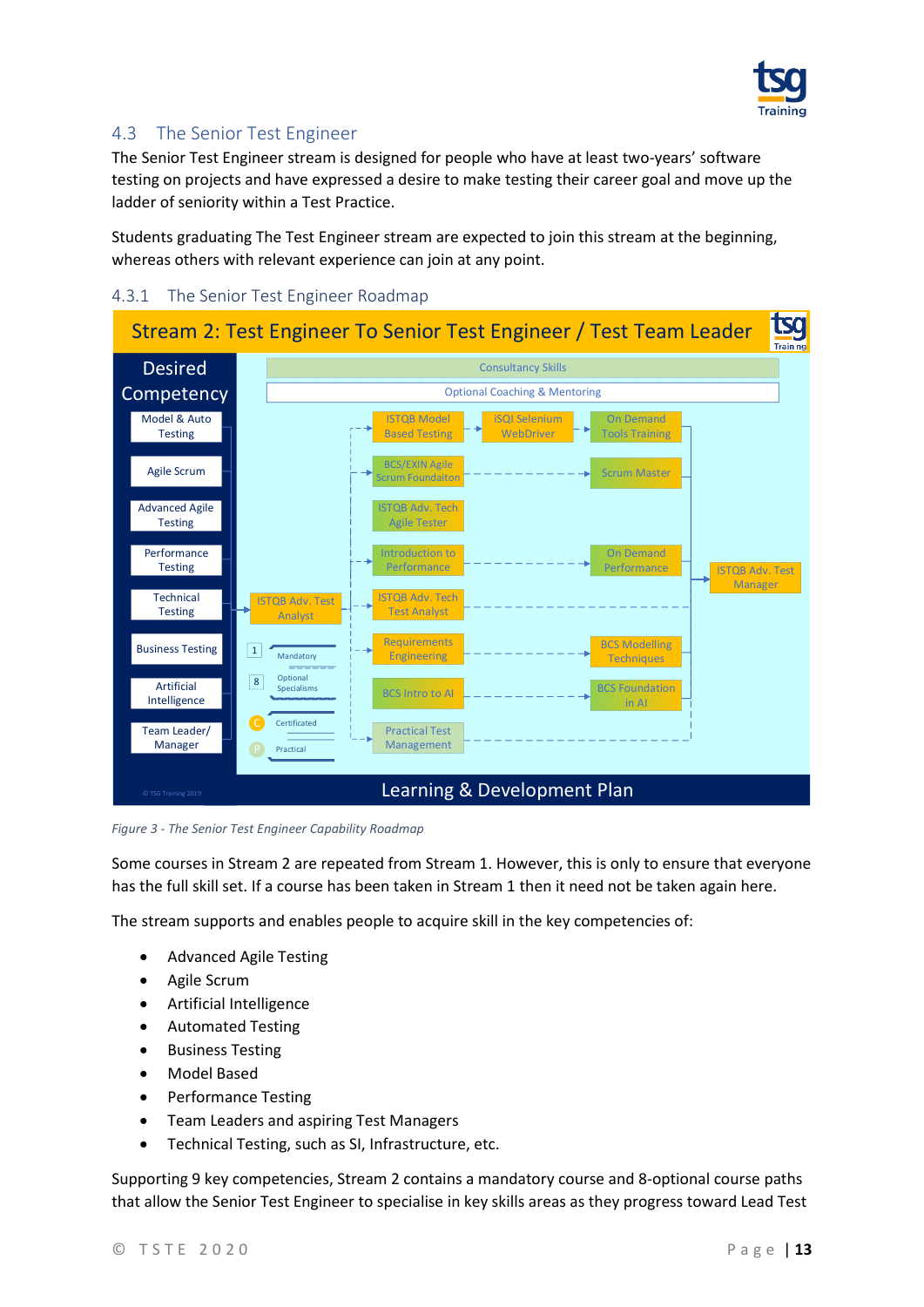

Engineer or Test Architect. Whilst the paths are optional, we recommend that at least one be completed to graduate. Staff not taking ISTQB Test Manager in this stream will face it in the next

It is not envisaged that any of the courses in this stream will be eligible for 'Government Apprenticeship Funding' unless someone is transferring into a role where there is a requirement to learn at least 51% of new skills to fulfil it.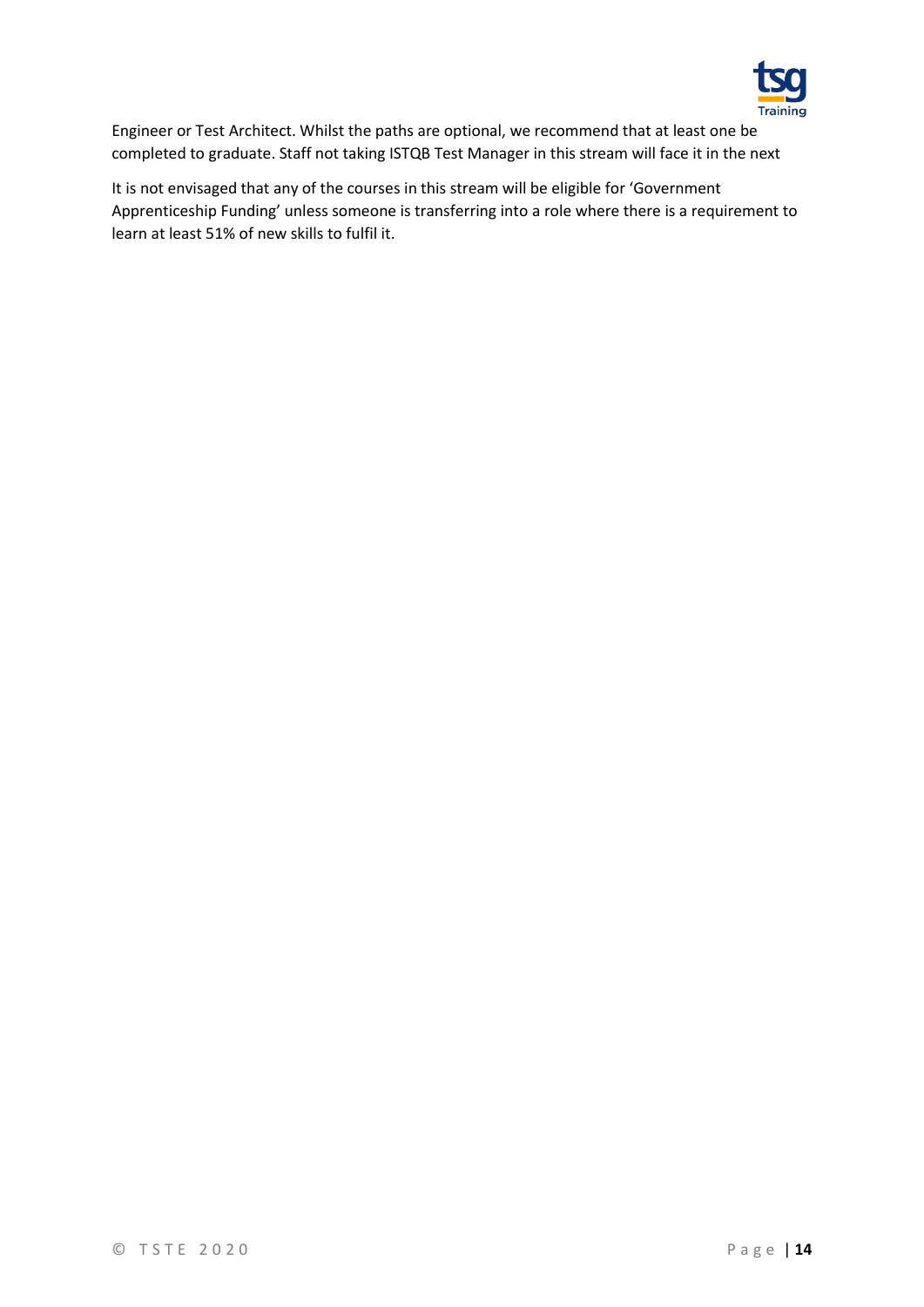

## 4.3.2 Senior Test Engineer Courses Narrative

<span id="page-14-0"></span>

| <b>Senior Test Engineer</b>                                                                     |                  |                |                       | <b>Pre-Requisites</b>                                                                                                                                                                                                                                                                                                                                                                                                                  |                                                                                                                                                                                                                                                                                                                                       |  |
|-------------------------------------------------------------------------------------------------|------------------|----------------|-----------------------|----------------------------------------------------------------------------------------------------------------------------------------------------------------------------------------------------------------------------------------------------------------------------------------------------------------------------------------------------------------------------------------------------------------------------------------|---------------------------------------------------------------------------------------------------------------------------------------------------------------------------------------------------------------------------------------------------------------------------------------------------------------------------------------|--|
| <b>Learning &amp; Development</b>                                                               | <b>Mandatory</b> | <b>Days</b>    | <b>Months</b><br>Exp. | <b>Experience and Qualifications</b>                                                                                                                                                                                                                                                                                                                                                                                                   | <b>Rationale</b>                                                                                                                                                                                                                                                                                                                      |  |
| <b>ISTQB Advanced Test Analyst with</b><br>exam                                                 | Y                | $\overline{4}$ | 24-30                 | Must hold an ISTQB/ISEB Foundation<br>certificate (from either the 2011 syllabus or<br>the more recent 2018 syllabus) to sit the<br>exam. At least 24-months solid testing<br>experience using test design techniques,<br>self-motivated, ability to analyse<br>requirements. Ability to sit a multiple-<br>choice exam lasting 3 hours.<br>The course may be sat at 18-months for the<br>high-flyer or those on accelerated learning. | This course is the natural route and<br>progression for those who want to<br>move up the ladder. It will increase<br>knowledge and understanding of<br>industry standard functional<br>techniques and imbue the students<br>with additional skills to take on more<br>complex work.                                                   |  |
| <b>ISTQB Model based Testing</b>                                                                | Optional         | $\overline{2}$ | 24-36                 | ISTQB/ISEB Foundation certificate and an<br>interest in learning about the use of models<br>in testing.                                                                                                                                                                                                                                                                                                                                | Useful predominantly in<br>manufacturing and non-service-based<br>industries to generate test cases from<br>models. Also used more and more in<br>Automation, where it sits at the top-<br>end of the approach.                                                                                                                       |  |
| <b>On-Demand Automation Tools</b><br>and/or iSQI Selenium Foundation<br>with WebDriver and Exam | Optional         | 3/<br>Variable | 24-36                 | Attendees should have general knowledge<br>of basic programming and some knowledge<br>of Python and a desire to embark on<br>automation at a practical level.                                                                                                                                                                                                                                                                          | This leading shareware tool has now<br>become accepted as mainstream and<br>is being used by more and more<br>companies. The course provides<br>people with the skills to develop, run<br>and maintain automated test packs<br>with Selenium at the heart.<br>Other specific tools-based training on<br>request to meet client demand |  |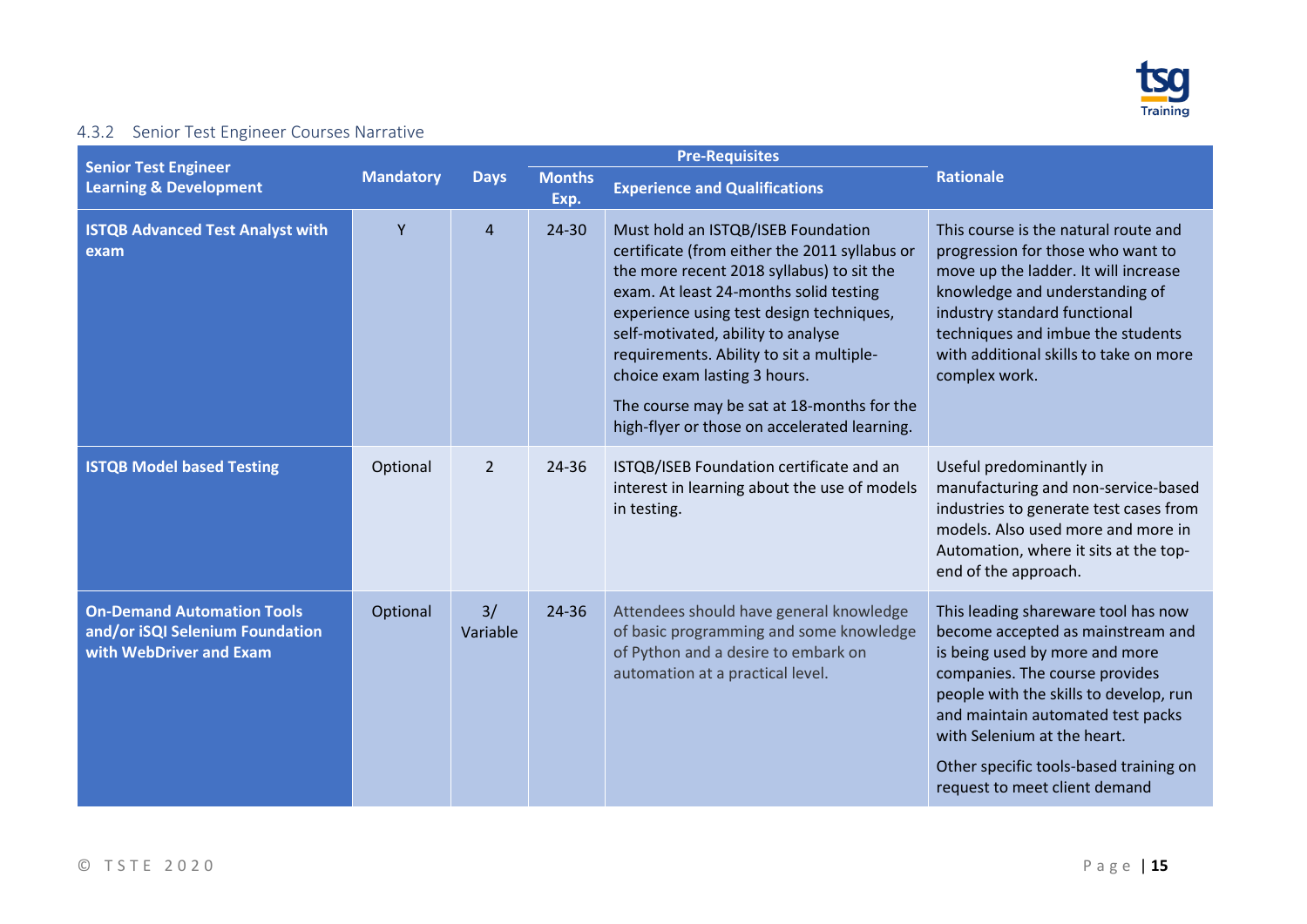

| <b>Senior Test Engineer</b>                            |                  |                |                       | <b>Pre-Requisites</b>                                                                                                                                                                                     |                                                                                                                                                                                                                                                                                               |  |
|--------------------------------------------------------|------------------|----------------|-----------------------|-----------------------------------------------------------------------------------------------------------------------------------------------------------------------------------------------------------|-----------------------------------------------------------------------------------------------------------------------------------------------------------------------------------------------------------------------------------------------------------------------------------------------|--|
| <b>Learning &amp; Development</b>                      | <b>Mandatory</b> | <b>Days</b>    | <b>Months</b><br>Exp. | <b>Experience and Qualifications</b>                                                                                                                                                                      | <b>Rationale</b>                                                                                                                                                                                                                                                                              |  |
| <b>ISTQB Advanced Technical Agile</b><br><b>Tester</b> | Optional         | $\overline{3}$ | 36-42                 | ISTQB Foundation - Agile Extension would<br>be beneficial (but not mandatory) as would<br>3-years of solid testing experience, 2 of<br>which should have been spent testing on<br>Agile Projects/Sprints. | This course is principally aimed at test<br>practitioners who have achieved an<br>advanced point in their careers in<br>software testing and are expecting to<br>be actively involved in the technical<br>aspects of software testing using<br>advanced techniques in an Agile<br>Environment |  |
| <b>Introduction to Performance</b>                     | Optional         | $\mathbf{1}$   | 24                    | No pre-requisites, although some testing<br>experience and an ISTQB Foundation<br>certificate would be beneficial to learning<br>and outcomes                                                             | This hands-on course provides the<br>basics of performance testing for<br>those who wish to specialise in the<br>subject and go on to specific tools-<br>based training and strategy work                                                                                                     |  |
| <b>On-Demand Performance Tools</b>                     | Optional         | Variable       | 24                    | Some hands-on experience of performance<br>testing would most definitely benefit<br>learning and help facilitate desired<br>outcomes                                                                      | Specific tools-based training on<br>request to meet client demand                                                                                                                                                                                                                             |  |
| <b>BCS/EXIN Agile Scrum Foundation</b>                 | Optional         | $\overline{3}$ | 30-36                 | 3-years of solid testing experience, at least<br>1 of which should have been spent testing<br>on Agile Projects and Sprints                                                                               | This hands-on course provides the<br>skills for a Lead Test Engineer to work<br>effectively in Agile Scrum<br>environments                                                                                                                                                                    |  |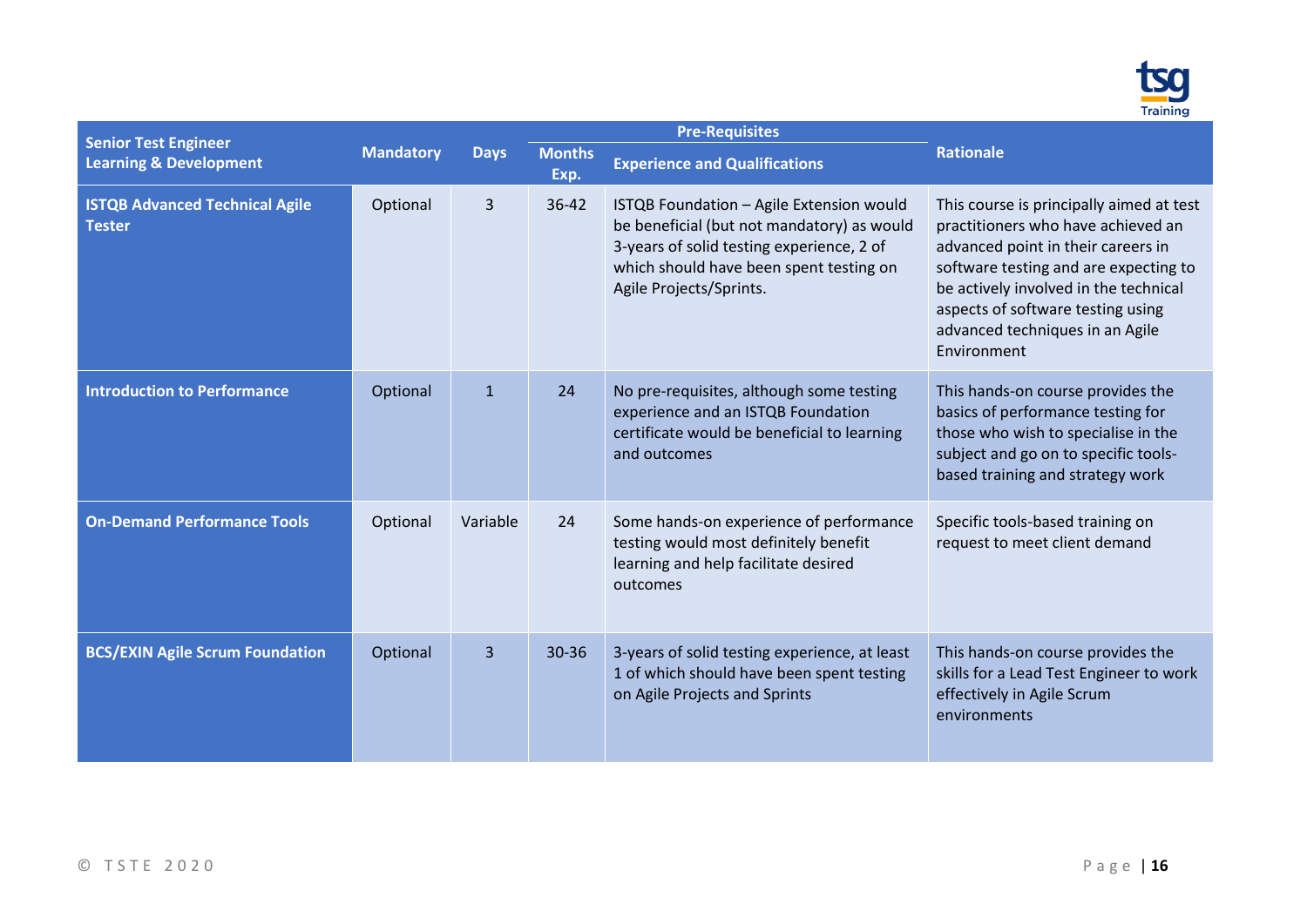

|                                                                  |                  |                |                       | <b>Pre-Requisites</b>                                                                                                                                                                                                                    |                                                                                                                                                                                                                                                                                                                     |
|------------------------------------------------------------------|------------------|----------------|-----------------------|------------------------------------------------------------------------------------------------------------------------------------------------------------------------------------------------------------------------------------------|---------------------------------------------------------------------------------------------------------------------------------------------------------------------------------------------------------------------------------------------------------------------------------------------------------------------|
| <b>Senior Test Engineer</b><br><b>Learning &amp; Development</b> | <b>Mandatory</b> | <b>Days</b>    | <b>Months</b><br>Exp. | <b>Experience and Qualifications</b>                                                                                                                                                                                                     | <b>Rationale</b>                                                                                                                                                                                                                                                                                                    |
| <b>BCS/EXIN Agile Scrum Practitioner</b>                         | Optional         | $\overline{3}$ | 36-48                 | A BCS/EXIN Agile Scrum Foundation<br>certificate must be held before sitting this<br>exam for this course<br>3-years of solid testing experience, at least<br>2 of which should have been spent testing<br>on Agile Projects and Sprints | This hands-on course provides the<br>skills for a Lead Test Engineer to<br>advance to Scrum Mater, lead sprints<br>and run agile teams                                                                                                                                                                              |
| <b>ISTQB Advanced Technical Test</b><br><b>Analyst</b>           | Options          | $\overline{3}$ | 36                    | 3-years of solid testing experience across<br>different life cycle stages.                                                                                                                                                               | The ISTQB Certified Technical Test<br>Analyst Advanced Level is principally<br>aimed at test practitioners who have<br>achieved an advanced point in their<br>careers in software testing and are<br>expecting to be actively involved in<br>the technical aspects of software<br>testing using advanced techniques |
| <b>BCS Requirements Engineering and</b><br><b>Exam</b>           | Optional         | $\overline{3}$ | 24-36                 | Some practical experience of working with<br>requirements or use cases would be<br>beneficial, although not mandatory.                                                                                                                   | The course teaches the business Test<br>Engineer how to ensure that<br>requirements are correct and<br>complete to fulfil the needs of the<br>business and other stakeholders.                                                                                                                                      |
| <b>BCS Modelling Techniques and</b><br><b>Exam</b>               | Optional         | 3              | $30 - 48$             | <b>None</b>                                                                                                                                                                                                                              | Teaches students how to work with<br>systems modelling, static modelling,<br>dynamic modelling and modelling in<br>context in order to provide the right<br>models on client programmes.                                                                                                                            |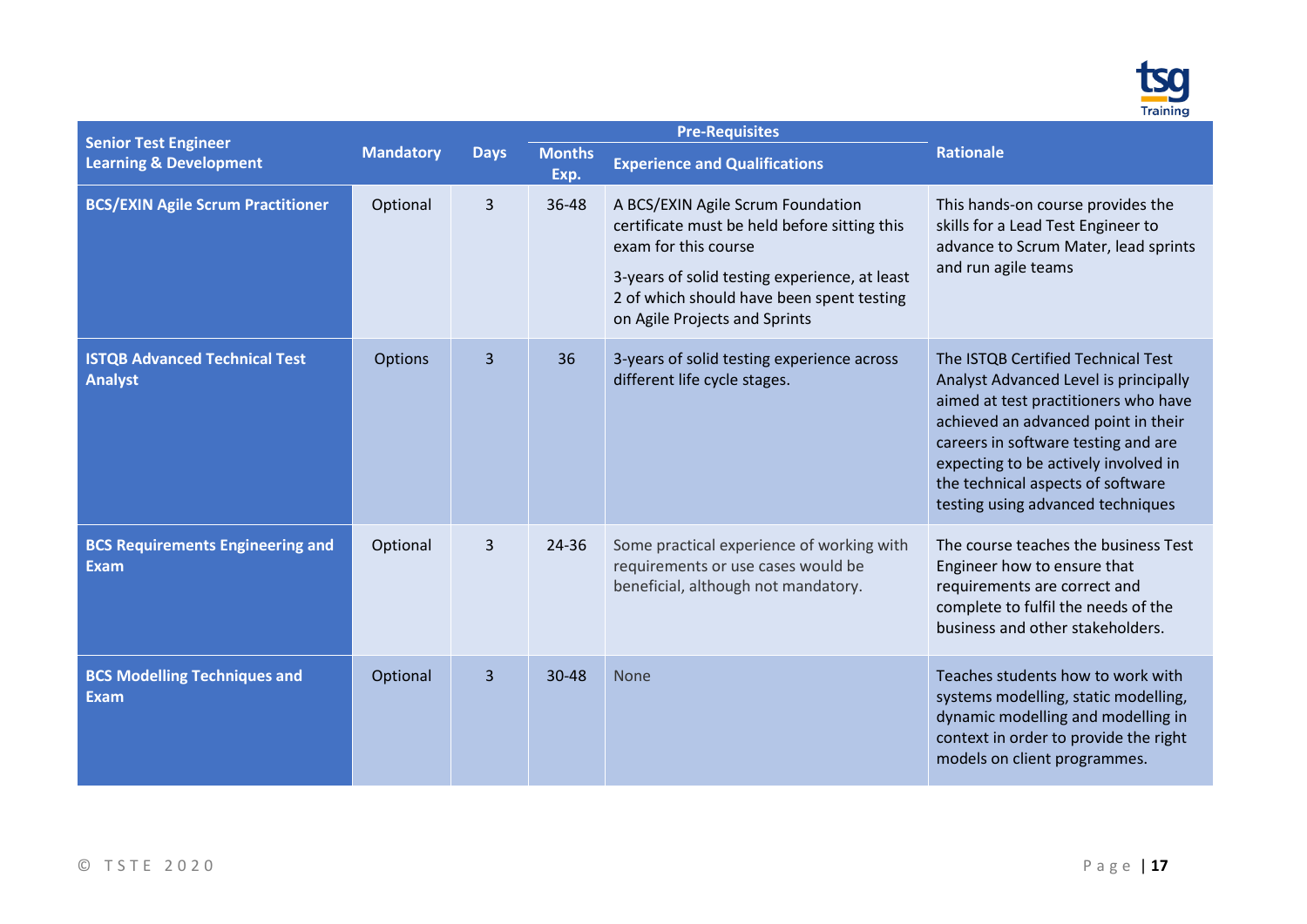

| <b>Senior Test Engineer</b>                                |                  |                |                       | <b>Pre-Requisites</b>                                                                                                                                                                                                                                                                                                                             |                                                                                                                                                                                                                                                                                                                                                                                                                           |  |  |  |  |  |
|------------------------------------------------------------|------------------|----------------|-----------------------|---------------------------------------------------------------------------------------------------------------------------------------------------------------------------------------------------------------------------------------------------------------------------------------------------------------------------------------------------|---------------------------------------------------------------------------------------------------------------------------------------------------------------------------------------------------------------------------------------------------------------------------------------------------------------------------------------------------------------------------------------------------------------------------|--|--|--|--|--|
| <b>Learning &amp; Development</b>                          | <b>Mandatory</b> | <b>Days</b>    | <b>Months</b><br>Exp. | <b>Experience and Qualifications</b>                                                                                                                                                                                                                                                                                                              | <b>Rationale</b>                                                                                                                                                                                                                                                                                                                                                                                                          |  |  |  |  |  |
| <b>Practical Test Management</b>                           | Optional         | 4              | 30-48                 | ISTQB/ISEB Foundation certificate and the<br>will to learn the techniques and behavioural<br>characteristics of a Team Leader or aspiring<br>Test Manager.<br>Note: This course was originally<br>commissioned by IBM to help their team<br>leaders and test managers to develop the<br>consultancy skill necessary to manage client<br>projects. | This course is based around a detailed<br>and realistic case study and follows<br>this 'virtual' project from inception,<br>risk analysis and the generation of the<br>test plan, the application of this plan<br>to perform the testing, and then<br>considers the testing that needs to be<br>performed once the application goes<br>'live' by reviewing the appropriate<br>responses to both ongoing and new<br>risks. |  |  |  |  |  |
| <b>BCS Introduction to Artificial</b><br>Intelligence      | Optional         | $\mathbf{1}$   | $6 - 12$              | A basic understanding of testing and an<br>interest in knowing more about AI                                                                                                                                                                                                                                                                      | This introductory course addresses<br>the potential benefits, types of<br>Artificial Intelligence, the basic<br>process of Machine Learning (ML), the<br>challenges and risks associated with<br>an AI project, and the future of AI and<br>Humans in work.                                                                                                                                                               |  |  |  |  |  |
| <b>BCS Foundation in Artificial</b><br><b>Intelligence</b> | Optional         | $\overline{2}$ | 24-36                 | A basic understanding of testing and an<br>interest in establishing a strong foundation<br>in AI from which a student can advance                                                                                                                                                                                                                 | Anyone with an interest in (or need to<br>implement) artificial intelligence in an<br>organisation, especially those working<br>in areas such as science, engineering,<br>knowledge engineering, finance,<br>education or IT services.                                                                                                                                                                                    |  |  |  |  |  |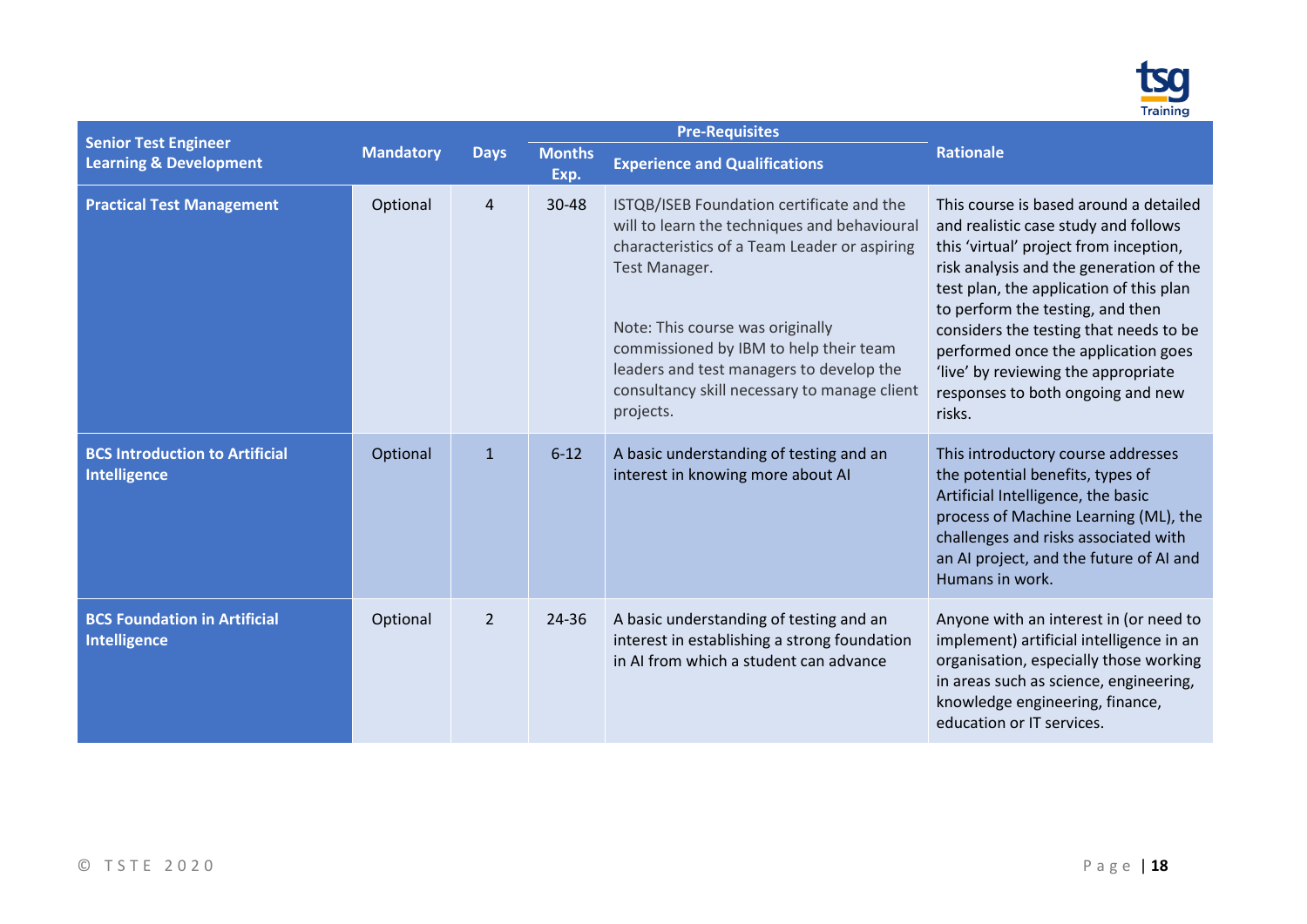

| <b>Senior Test Engineer</b>                           |                  |              |                       | <b>Pre-Requisites</b>                                                                                                                                                                                                                                                                                                                                                                                             |                                                                                                                                                                                                                                                          |
|-------------------------------------------------------|------------------|--------------|-----------------------|-------------------------------------------------------------------------------------------------------------------------------------------------------------------------------------------------------------------------------------------------------------------------------------------------------------------------------------------------------------------------------------------------------------------|----------------------------------------------------------------------------------------------------------------------------------------------------------------------------------------------------------------------------------------------------------|
| <b>Learning &amp; Development</b>                     | <b>Mandatory</b> | <b>Days</b>  | <b>Months</b><br>Exp. | <b>Experience and Qualifications</b>                                                                                                                                                                                                                                                                                                                                                                              | <b>Rationale</b>                                                                                                                                                                                                                                         |
| <b>ISTQB Advanced Test Manager and</b><br><b>Exam</b> | <b>Yes</b>       | 5            | 36-48                 | ISTQB/ISEB Foundation certificate and at<br>least 36 months testing experience. Some<br>team management experience helpful.<br>Interest in setting the direction of testing.<br>Familiarity with the challenges facing test<br>teams in projects. Willingness to sit a<br>multiple-choice exam lasting 3 hours. High<br>flyers or those on accelerated learning may<br>be ready to take this course at 24-months. | To provide the industry view of test<br>management practices and principles<br>to set test policy, strategy and plans.<br>This course is the last in the stream,<br>but may optionally be sat at the<br>beginning of Stream 3, The Lead Test<br>Engineer |
| <b>Coaching and Mentoring</b>                         | Y                | Ongoing      | Ongoing               | None                                                                                                                                                                                                                                                                                                                                                                                                              | Floor walking, telephone or mail<br>support to help apply skills learned<br>and with solution developed to solve<br>client requirements.                                                                                                                 |
| <b>Consultancy Skills</b>                             | Optional         | $\mathbf{1}$ | <b>None</b>           | 2-4 years testing experience for those<br>expected to be deployed on client site as a<br>fee-earning consultant.                                                                                                                                                                                                                                                                                                  | Provides students with the<br>behavioural and communication skills<br>they will be expected to display to<br>both internal and external<br>stakeholders.                                                                                                 |

*Table 2 - Senior Test Engineer Learning & Development, Pre-Requisites and Rationale*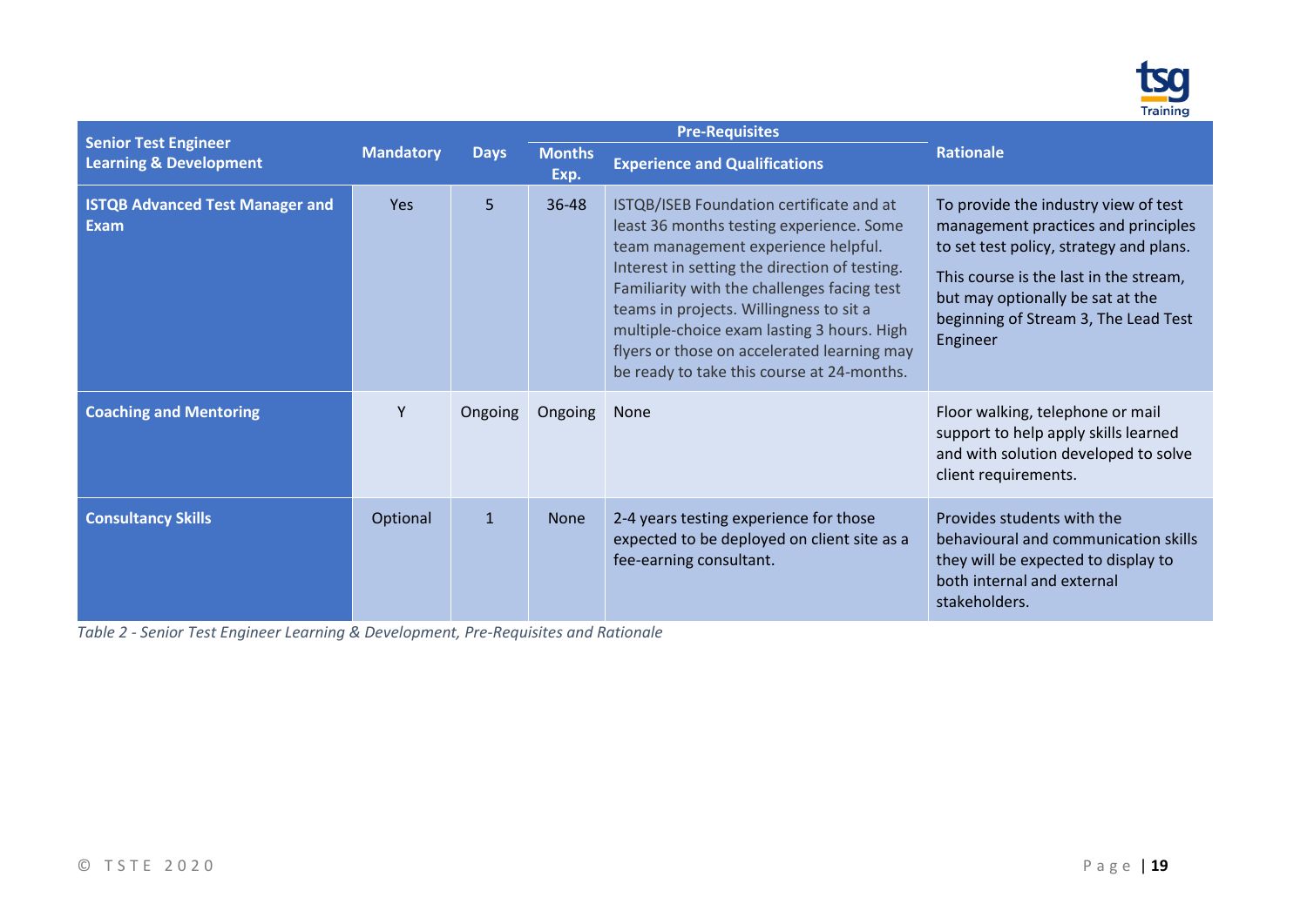

### <span id="page-19-3"></span><span id="page-19-0"></span>4.4 The Lead Test Engineer

The Lead Test Engineer stream is designed for people who have already gained a good deal of testing experience, but who are beginning to think about specialising, either in leadership and management or more technical disciplines. It is recommended that people embarking on or entering this stream have a minimum of 4-years' experience.

#### Desired **Competency** Automated **Testing** Learning & Development Plan **Technical** Testing Stream 3: From Senior Test Engineer to Lead Test Engineer/Test Mgr Team Leader/ Manager Security Testing ISTQB Adv. Test Auto Engineer ISTQB Adv. Test Manager Practical Test Management TMMi Professional C Test Process Improvement  $\boxed{2}$  $|7|$ Consultancy Skills Optional Coaching & Mentoring Performance Testing © TSG Training 2019 Agile Testing Certificated Practical ISTQB Adv. Security Tester Mandato **Optional** Specialisms ISTQB Adv. Tech Test Analyst **Performance** Engineering KALI/OSCP **Security** BCS/EXIN Agile roduct Owner ISTQB Adv. Tech Agile Tester

#### <span id="page-19-1"></span>4.4.1 The Lead Test Engineer Roadmap

<span id="page-19-2"></span>*Figure 4 - The Lead Test Engineer Capability Roadmap*

The stream supports the key competencies of:

- Technical Testing
- Agile Testing
- Advanced Automated Testing
- Performance Testing
- Test Team Leader or Test Manager or Product Owner
- Test Process Improvement
- Security Testing

As can be seen in Figure 4 - [The Lead Test Engineer](#page-19-2) Capability Roadmap, there is a series of mandatory courses and optional paths for Advanced Test Automation, Test Process Improvement and other key competencies. Whilst the paths are optional, we recommend at least one be completed to graduate from the stream and attain an 'Test Practice Diploma'.

Note: It is not envisaged that any of the courses in this stream will be eligible for 'Government Apprenticeship Funding' unless someone is transferring into a role where there is a requirement to learn at least 51% of new skills to fulfil it.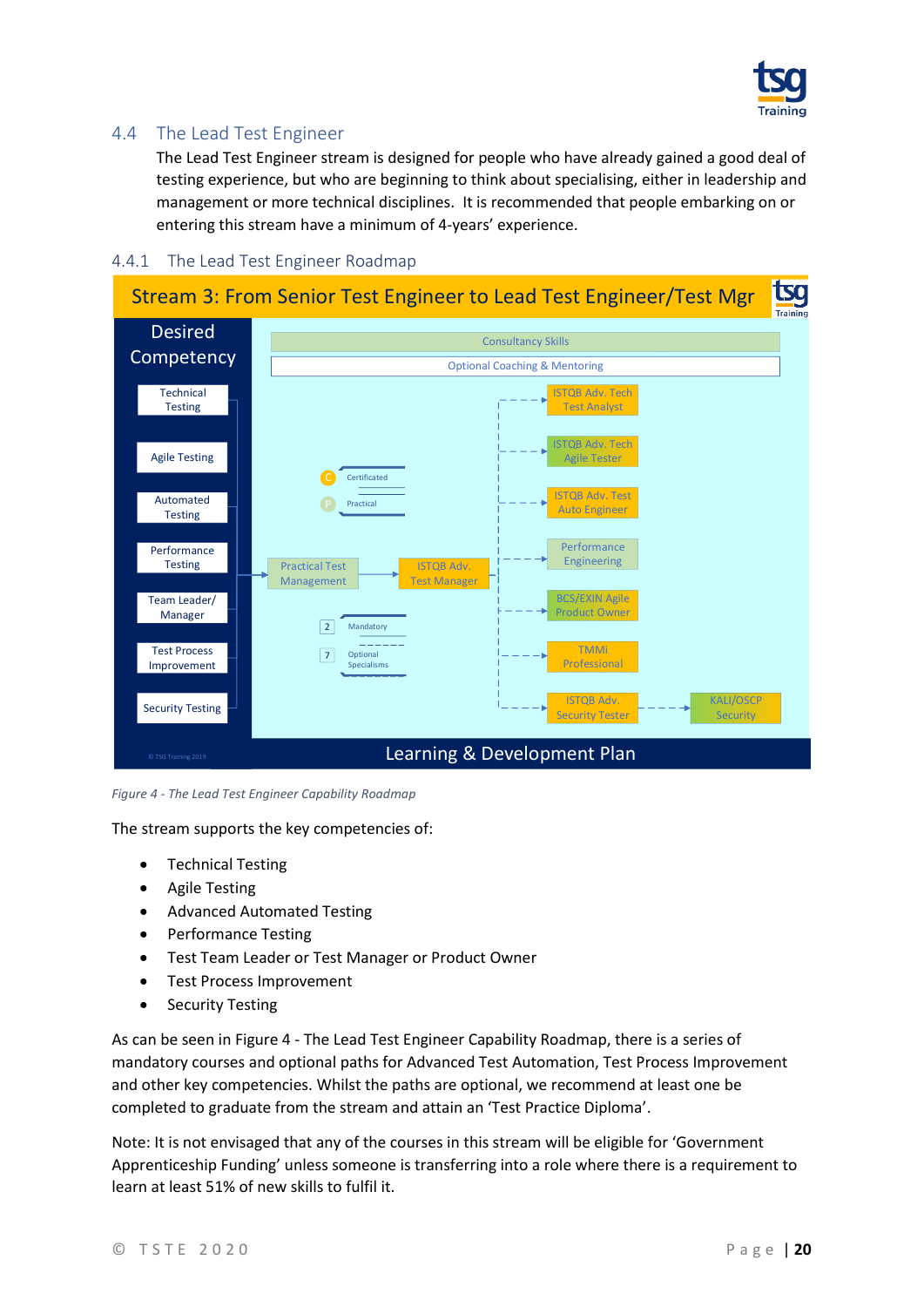

## 4.4.2 Lead Test Engineer Learning & Development Narrative

<span id="page-20-0"></span>

|                                                       |                  |                |                       | <b>Pre-Requisites</b>                                                                                                                                                                                                                                                                                                                                                                                             |                                                                                                                                                                                                                                                                                                                                                                                                                                                                                                                                           |  |  |  |  |  |
|-------------------------------------------------------|------------------|----------------|-----------------------|-------------------------------------------------------------------------------------------------------------------------------------------------------------------------------------------------------------------------------------------------------------------------------------------------------------------------------------------------------------------------------------------------------------------|-------------------------------------------------------------------------------------------------------------------------------------------------------------------------------------------------------------------------------------------------------------------------------------------------------------------------------------------------------------------------------------------------------------------------------------------------------------------------------------------------------------------------------------------|--|--|--|--|--|
| <b>Lead Test Engineer Course</b>                      | <b>Mandatory</b> | <b>Days</b>    | <b>Months</b><br>Exp. | <b>Experience and Qualifications</b>                                                                                                                                                                                                                                                                                                                                                                              | <b>Rationale</b>                                                                                                                                                                                                                                                                                                                                                                                                                                                                                                                          |  |  |  |  |  |
| <b>Practical Test Management</b>                      | Optional         | $\overline{4}$ | 30-48                 | ISTQB/ISEB Foundation certificate and the<br>will to learn the techniques and behavioural<br>characteristics of a Team Leader or aspiring<br><b>Test Manager.</b><br>Note: This course was originally<br>commissioned by IBM to help their team<br>leaders and test managers to develop the<br>consultancy skill necessary to manage client<br>projects.                                                          | This course is based around a detailed<br>and realistic case study and follows<br>this 'virtual' project from inception,<br>risk analysis and the generation of the<br>test plan, the application of this plan<br>to perform the testing, and then<br>considers the testing that needs to be<br>performed once the application goes<br>'live' by reviewing the appropriate<br>responses to both ongoing and new<br>risks.<br>The course may have been taken as an<br>option in Stream 2, and in such a case<br>it need not be taken here. |  |  |  |  |  |
| <b>ISTQB Advanced Test Manager and</b><br><b>Exam</b> | Yes              | 5              | 36-48                 | ISTQB/ISEB Foundation certificate and at<br>least 36 months testing experience. Some<br>team management experience helpful.<br>Interest in setting the direction of testing.<br>Familiarity with the challenges facing test<br>teams in projects. Willingness to sit a<br>multiple-choice exam lasting 3 hours. High<br>flyers or those on accelerated learning may<br>be ready to take this course at 24-months. | To provide the industry view of test<br>management practices and principles<br>to set test policy, strategy and plans.                                                                                                                                                                                                                                                                                                                                                                                                                    |  |  |  |  |  |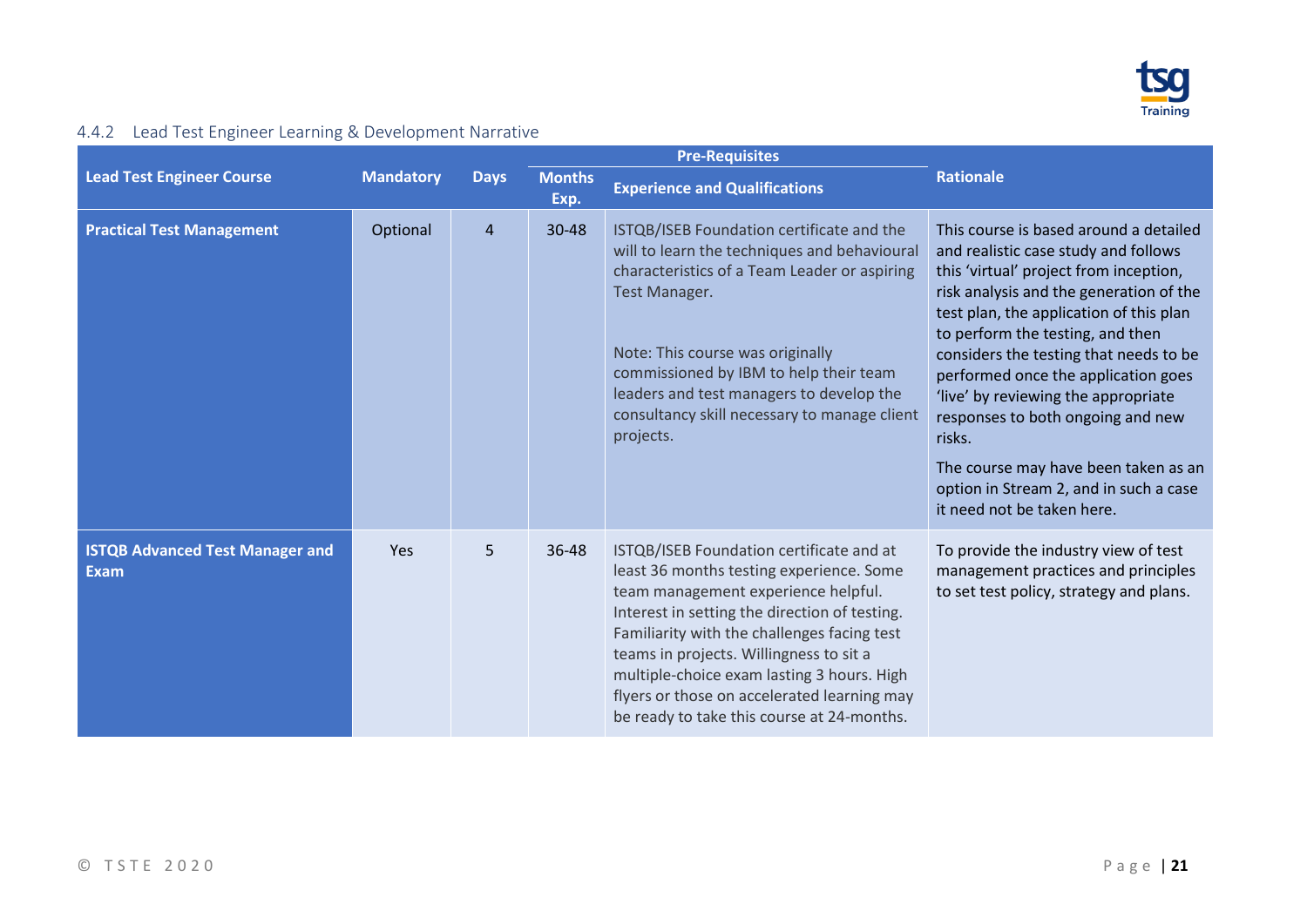

|                                                                   |                  |                |                       | <b>Pre-Requisites</b>                                                                                                                                                                                                                                                                                                                                                                                                                                                                                                       |                                                                                                                                                                                                                                                                                                                     |
|-------------------------------------------------------------------|------------------|----------------|-----------------------|-----------------------------------------------------------------------------------------------------------------------------------------------------------------------------------------------------------------------------------------------------------------------------------------------------------------------------------------------------------------------------------------------------------------------------------------------------------------------------------------------------------------------------|---------------------------------------------------------------------------------------------------------------------------------------------------------------------------------------------------------------------------------------------------------------------------------------------------------------------|
| <b>Lead Test Engineer Course</b>                                  | <b>Mandatory</b> | <b>Days</b>    | <b>Months</b><br>Exp. | <b>Experience and Qualifications</b>                                                                                                                                                                                                                                                                                                                                                                                                                                                                                        | <b>Rationale</b>                                                                                                                                                                                                                                                                                                    |
| <b>ISTQB Advanced Technical Test</b><br><b>Analyst</b>            | Optional         | 3              | 36                    | 3-years of solid testing experience across<br>different life cycle stages.                                                                                                                                                                                                                                                                                                                                                                                                                                                  | The ISTQB Certified Technical Test<br>Analyst Advanced Level is principally<br>aimed at test practitioners who have<br>achieved an advanced point in their<br>careers in software testing and are<br>expecting to be actively involved in<br>the technical aspects of software<br>testing using advanced techniques |
| <b>ISTQB Advanced Technical Agile</b><br><b>Tester</b>            | Optional         | 3              | 36-42                 | ISTQB Foundation - Agile Extension would<br>be beneficial (but not mandatory) as would<br>3-years of solid testing experience, 2 of<br>which should have been spent testing on<br>Agile Projects/Sprints.                                                                                                                                                                                                                                                                                                                   | This course is principally aimed at test<br>practitioners who are expecting to be<br>actively involved in the technical<br>aspects of software testing using<br>advanced techniques in an Agile<br>Environment                                                                                                      |
| <b>ISTQB Advanced Test Automation</b><br><b>Engineer and Exam</b> | Optional         | $\overline{3}$ | 36-48                 | ISTQB/ISEB Foundation certificate,<br>Introduction to Automation and, ideally,<br>the Selenium Foundation course, at least 36<br>months testing experience or some real<br>hands-on experience of the different test<br>models that can be applied to reusable<br>frameworks. Interest in test automation<br>practices and procedures. Leadership skills<br>needed to influence the test automation<br>strategy and approaches for programmes.<br>Significant analysis and evaluation and skills<br>in a technical setting. | To develop a deeper understanding of<br>designing, developing, and<br>maintaining the correct frameworks<br>and techniques for test automation<br>solutions                                                                                                                                                         |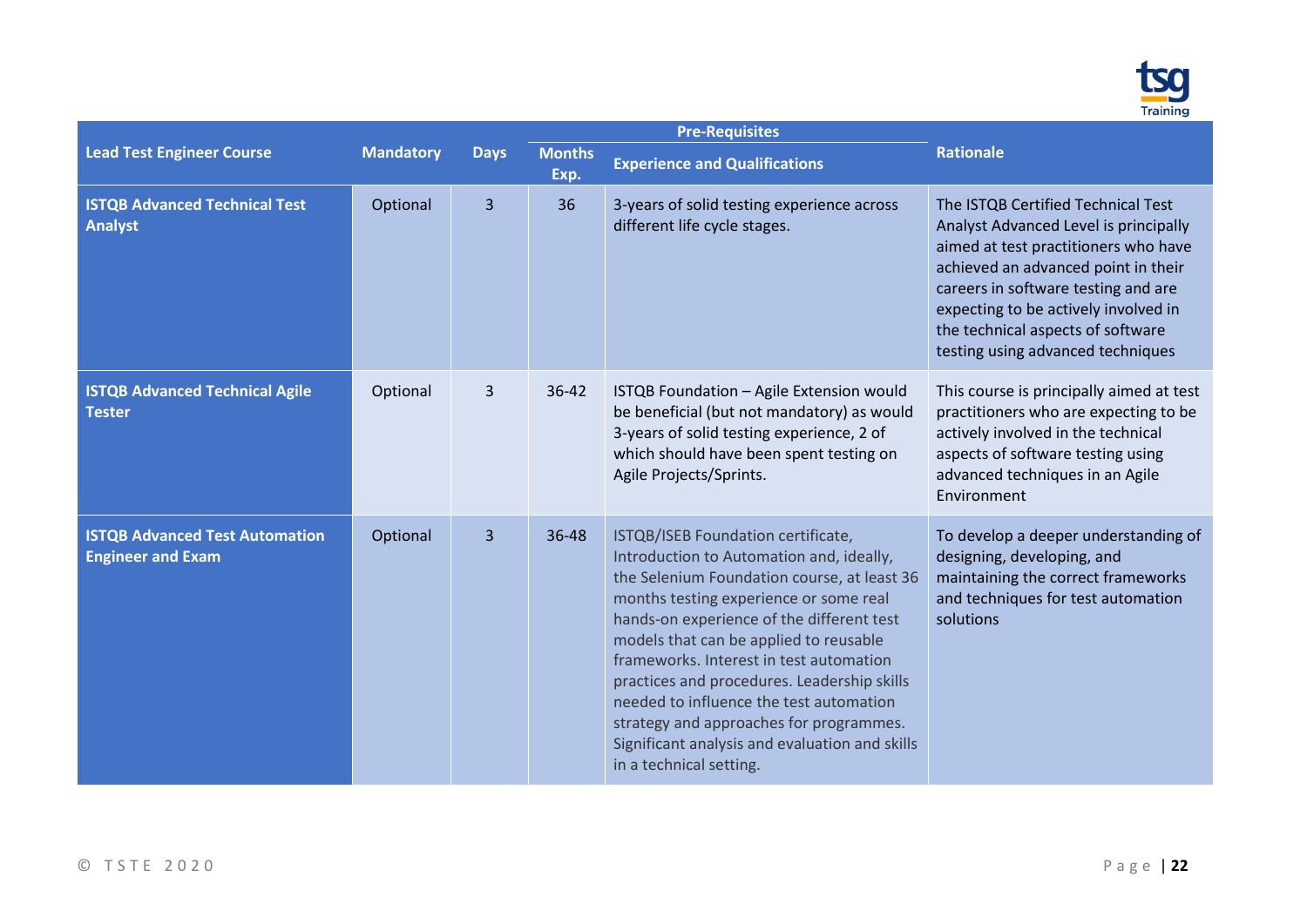

|                                                     |                  |                |                       | <b>Pre-Requisites</b>                                                                                                                                                                                      |                                                                                                                                                                                                                                                                                                                                                                                                                                                           |
|-----------------------------------------------------|------------------|----------------|-----------------------|------------------------------------------------------------------------------------------------------------------------------------------------------------------------------------------------------------|-----------------------------------------------------------------------------------------------------------------------------------------------------------------------------------------------------------------------------------------------------------------------------------------------------------------------------------------------------------------------------------------------------------------------------------------------------------|
| <b>Lead Test Engineer Course</b>                    | <b>Mandatory</b> | <b>Days</b>    | <b>Months</b><br>Exp. | <b>Experience and Qualifications</b>                                                                                                                                                                       | <b>Rationale</b>                                                                                                                                                                                                                                                                                                                                                                                                                                          |
| <b>Performance Engineering</b>                      | Optional         | 5              | 36-48                 | Experience of performance tools-based<br>training is required to further learning<br>through tools specific courses                                                                                        | To enable effective performance<br>engineering that goes beyond simple<br>testing. Provides for strategy and plan<br>development, profiling processes and<br>analysis and usage of outputs to<br>identify problems and correct them<br>across the life cycle                                                                                                                                                                                              |
| <b>BCS/EXIN Agile Scrum Product</b><br><b>Owner</b> | Optional         | 3              | 36-48                 | 2-years agile testing and test management<br>are recommended to step up to the role of<br>Product Owner in an agile environment                                                                            | When an organization makes the<br>decision to adopt agile, it takes much<br>more than pulling together a<br>development team and allowing them<br>to work in an iterative manner. Agile is<br>a true shift in how individuals<br>collaborate, communicate and<br>operate. Agile requires an "all in"<br>mindset from both business and<br>technology where all individuals work<br>together to deliver business value in<br>the form of working software. |
| <b>TMMi Professional and Exam</b>                   | Optional         | $\overline{2}$ | 36-48                 | No qualifications are required to embark on<br>the TMMi Professional course. However, it<br>is thoroughly recommended that students<br>have some good test management and<br>'lessons learned' experience. | This course teaches people to assess<br>the test maturity of organisations and<br>to put in place plans and actions to<br>increase it. TMMi is now the most<br>widely used test improvement model<br>worldwide.                                                                                                                                                                                                                                           |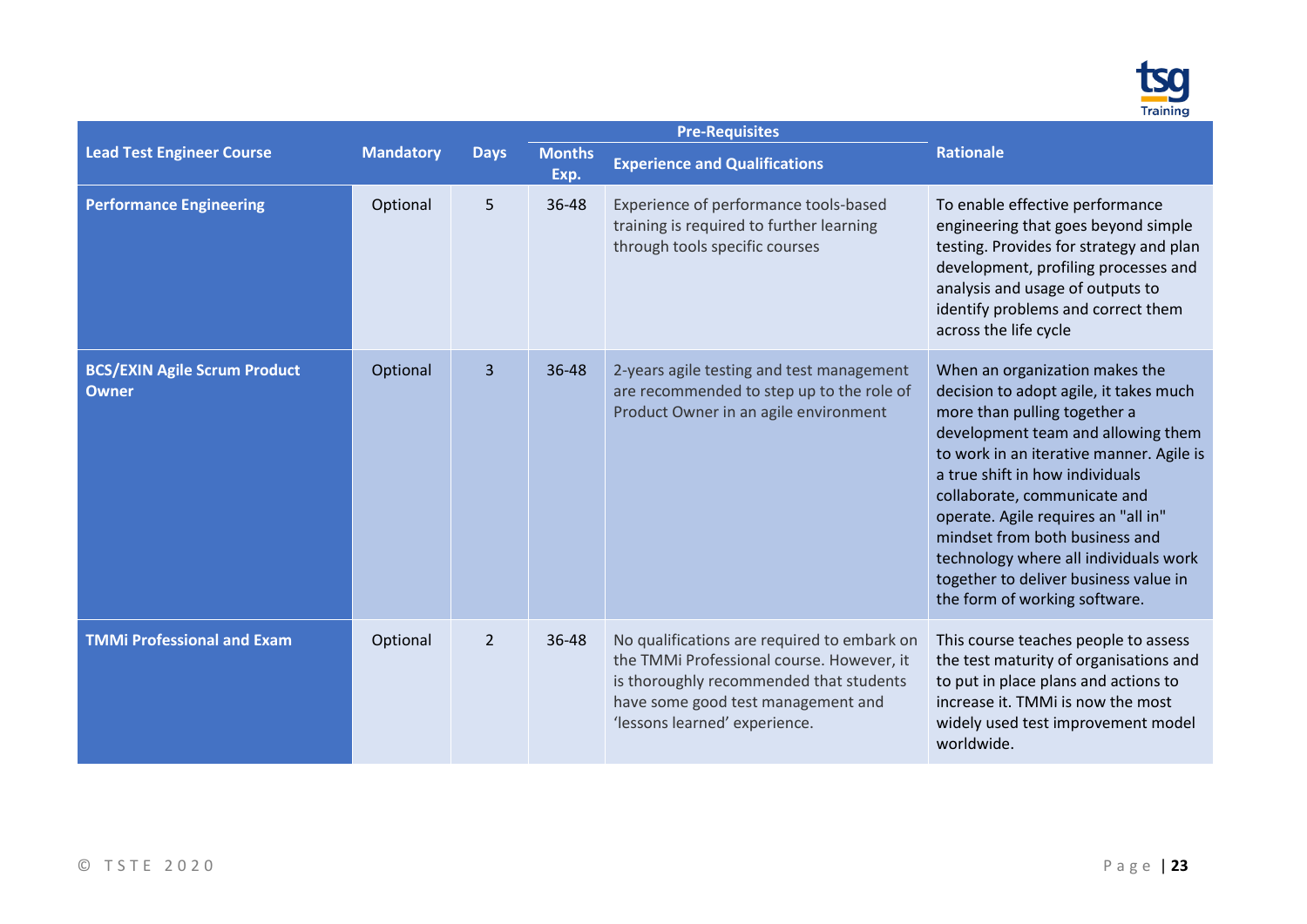

|                                                                       |                  |                |                       | <b>Pre-Requisites</b>                                                                                                                                                                                                                                                                                               |                                                                                                                                                                                                |
|-----------------------------------------------------------------------|------------------|----------------|-----------------------|---------------------------------------------------------------------------------------------------------------------------------------------------------------------------------------------------------------------------------------------------------------------------------------------------------------------|------------------------------------------------------------------------------------------------------------------------------------------------------------------------------------------------|
| <b>Lead Test Engineer Course</b>                                      | <b>Mandatory</b> | <b>Days</b>    | <b>Months</b><br>Exp. | <b>Experience and Qualifications</b>                                                                                                                                                                                                                                                                                | <b>Rationale</b>                                                                                                                                                                               |
| <b>ISTQB Advanced Security Tester and</b><br>Exam                     | Optional         | $\overline{4}$ | $36 - 48$             | ISTQB/ISEB Foundation certificate, at least<br>36 months testing experience Interest in<br>security practices and procedures.<br>Leadership skills needed to influence the<br>security testing strategy and approaches for<br>programmes. Significant analysis and<br>evaluation and skills in a technical setting. | To develop a deeper understanding of<br>issues and how to build in security to<br>systems and complex solutions that<br>risk being compromised, either<br>internally or from external threats. |
| <b>KALI/OSCP Advanced and</b><br><b>Certificated Security Testing</b> | Optional         | Online         | 36-48                 | An ISTQB Advanced Security Tester<br>certificate is a pre-requisite of this course,<br>as is 1-years actual security testing                                                                                                                                                                                        | To develop ethical hackers who can<br>build in security measures and protect<br>client systems.                                                                                                |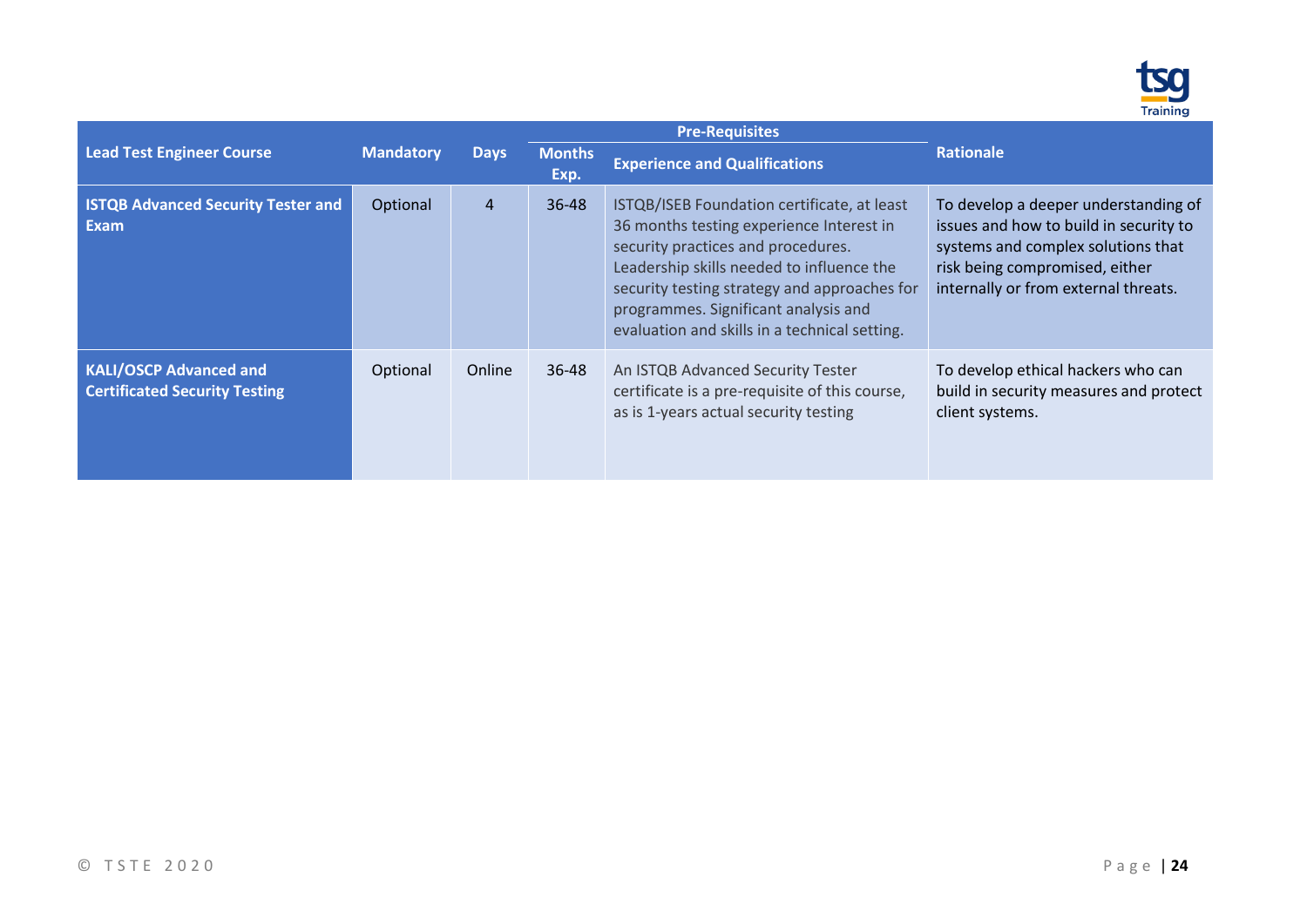

### <span id="page-24-0"></span>4.5 The Test Architect

The Test Architect stream is designed for people who want to drive technology solutions, set strategy, influence the business and operate as an experienced consultant on behalf of both internal and external stakeholders. It is recommended that people embarking on or joining this stream have at least 6-years of relevance experience and hold an ISTQB Foundation Level certificate.



#### <span id="page-24-1"></span>4.5.1 The Test Architect Roadmap

<span id="page-24-2"></span>*Figure 5 - The Test Architect Capability Roadmap*

The stream supports the key competencies of:

- Automation Strategies
- Security strategy
- Performance Strategy
- Test Management and Architecture
- Architecture and Process Improvement
- Control & Management for Consulting Leadership & Business Management

As can be seen in Figure 5 - [The Test Architect](#page-24-2) Capability Roadmap, there are three mandatory courses, interspersed with five optional paths within the stream. Whist the paths are optional, they link back to mandatory courses that a student must pass if they are to graduate the stream and achieve A 'Test Practice Diploma'.

Note: It is not envisaged that any of the courses in this stream will be eligible for 'Government Apprenticeship Funding' unless someone is transferring into a role where there is a requirement to learn at least 51% of new skills to fulfil it.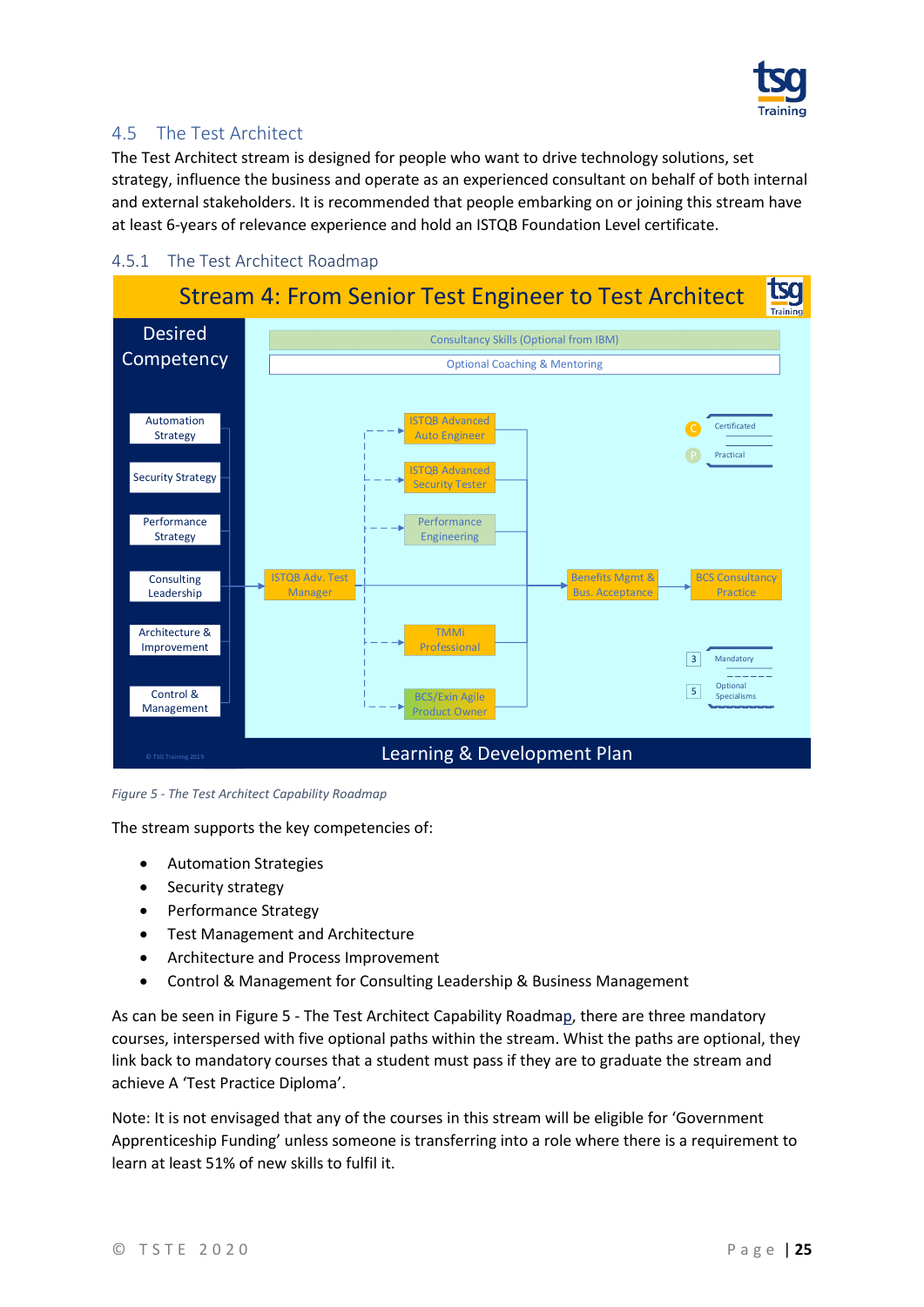

#### 4.5.2 Test Architect Courses Narrative

<span id="page-25-0"></span>

|                                                                   |                  |             |                       | <b>Pre-Requisites</b>                                                                                                                                                                                                                                                                                                                                                                                                                                                                                                       |                                                                                                                                                              |
|-------------------------------------------------------------------|------------------|-------------|-----------------------|-----------------------------------------------------------------------------------------------------------------------------------------------------------------------------------------------------------------------------------------------------------------------------------------------------------------------------------------------------------------------------------------------------------------------------------------------------------------------------------------------------------------------------|--------------------------------------------------------------------------------------------------------------------------------------------------------------|
| <b>Test Architect</b><br><b>Learning &amp; Development</b>        | <b>Mandatory</b> | <b>Days</b> | <b>Months</b><br>Exp. | <b>Experience and Qualifications</b>                                                                                                                                                                                                                                                                                                                                                                                                                                                                                        | <b>Rationale</b>                                                                                                                                             |
| <b>ISTQB Advanced Test Manager and</b><br><b>Exam</b>             | <b>Yes</b>       | 5           | 36-48                 | ISTQB/ISEB Foundation Certificate and at<br>least 36 months testing experience. Some<br>team management experience helpful.<br>Interest in setting the direction of testing.<br>Familiarity with the challenges facing test<br>teams in projects. Willingness to sit a<br>multiple-choice exam lasting 3 hours. High<br>flyers or those on accelerated learning may<br>be ready to take this course at 24-months.                                                                                                           | To provide the industry view of test<br>management practices and principles<br>to set tests policy, strategy and plans.                                      |
| <b>ISTQB Advanced Test Automation</b><br><b>Engineer and Exam</b> | Optional         | 3           | 36-48                 | ISTQB/ISEB Foundation certificate,<br>introduction to automation and, ideally, the<br>Selenium Foundation course, at least 36<br>months testing experience or some real<br>hands-on experience of the different test<br>models that can be applied to reusable<br>frameworks. Interest in test automation<br>practices and procedures. Leadership skills<br>needed to influence the test automation<br>strategy and approaches for programmes.<br>Significant analysis and evaluation and skills<br>in a technical setting. | To develop a deeper understanding of<br>designing, developing, and<br>maintaining the correct frameworks<br>and techniques for test automation<br>solutions. |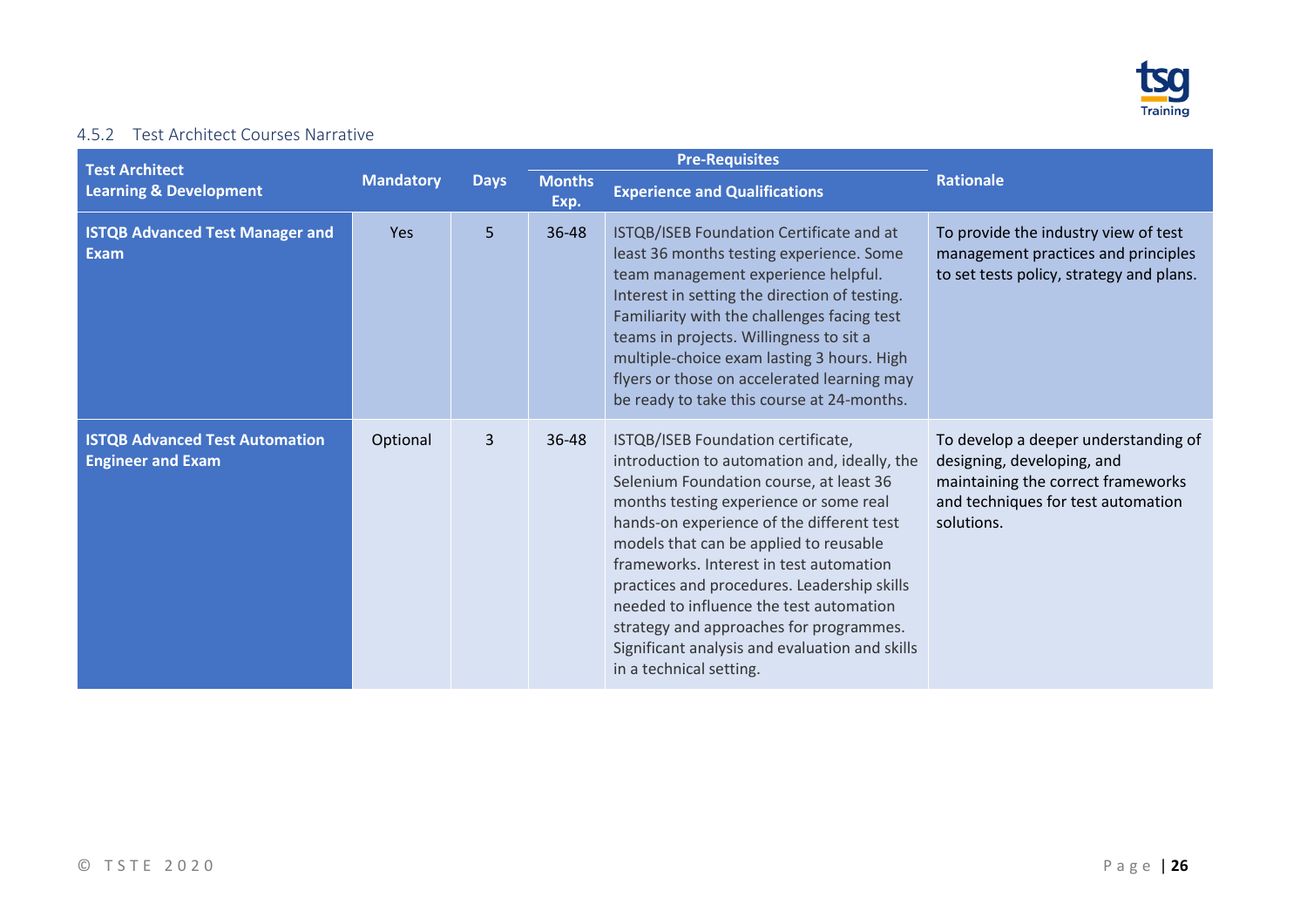

| <b>Test Architect</b>                                    |                  |                |                       | <b>Pre-Requisites</b>                                                                                                                                                                                                                                                                                               |                                                                                                                                                                                                                                                                                                                                                                                                                                                           |
|----------------------------------------------------------|------------------|----------------|-----------------------|---------------------------------------------------------------------------------------------------------------------------------------------------------------------------------------------------------------------------------------------------------------------------------------------------------------------|-----------------------------------------------------------------------------------------------------------------------------------------------------------------------------------------------------------------------------------------------------------------------------------------------------------------------------------------------------------------------------------------------------------------------------------------------------------|
| <b>Learning &amp; Development</b>                        | <b>Mandatory</b> | <b>Days</b>    | <b>Months</b><br>Exp. | <b>Experience and Qualifications</b>                                                                                                                                                                                                                                                                                | <b>Rationale</b>                                                                                                                                                                                                                                                                                                                                                                                                                                          |
| <b>Performance Engineering</b>                           | Optional         | 5              | 36-48                 | Experience of performance tools-based<br>training is required to attend this<br>proprietary, practical and non-certificated<br>IBM course.                                                                                                                                                                          | To enable effective performance<br>engineering that goes beyond simple<br>testing. Provides for strategy and plan<br>development, profiling processes and<br>analysis and usage of outputs to<br>identify problems and correct them<br>across the life cycle                                                                                                                                                                                              |
| <b>BCS/EXIN Agile Scrum Product</b><br><b>Owner</b>      | Optional         | 3              | 36-48                 | 2-years agile testing and test management<br>are recommended to step up to the role of<br>Product Owner in an agile environment                                                                                                                                                                                     | When an organization makes the<br>decision to adopt agile, it takes much<br>more than pulling together a<br>development team and allowing them<br>to work in an iterative manner. Agile is<br>a true shift in how individuals<br>collaborate, communicate and<br>operate. Agile requires an "all in"<br>mindset from both business and<br>technology where all individuals work<br>together to deliver business value in<br>the form of working software. |
| <b>ISTQB Advanced Security Tester and</b><br><b>Exam</b> | Optional         | $\overline{4}$ | 36-48                 | ISTQB/ISEB Foundation certificate, at least<br>36 months testing experience Interest in<br>security practices and procedures.<br>Leadership skills needed to influence the<br>security testing strategy and approaches for<br>programmes. Significant analysis and<br>evaluation and skills in a technical setting. | To develop a deeper understanding of<br>issues and how to build in security to<br>systems and complex solutions that<br>risk being compromised, either<br>internally or from external threats.                                                                                                                                                                                                                                                            |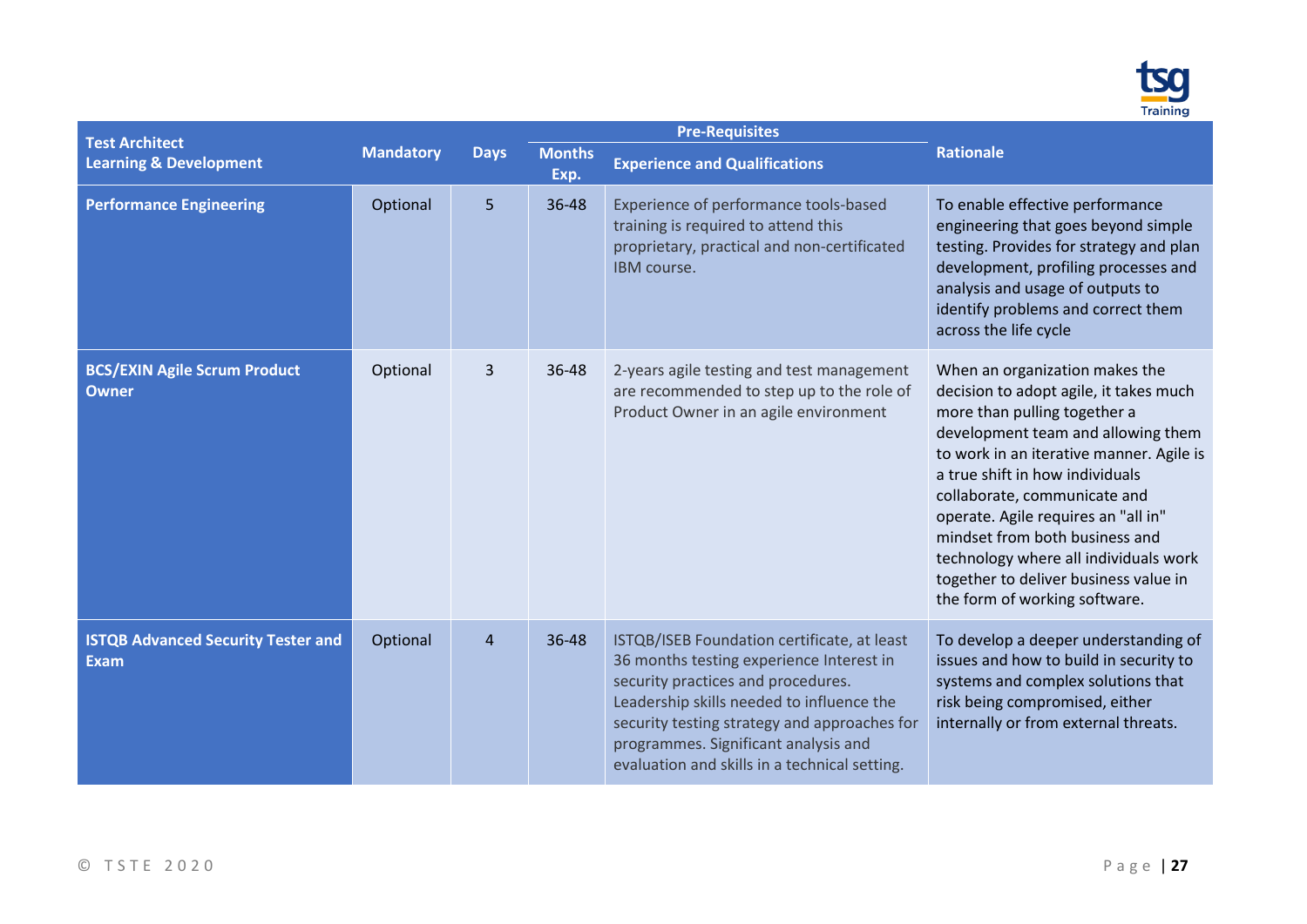

| <b>Test Architect</b>                                                       |                  |                |                       | <b>Pre-Requisites</b>                                                                                                                                                                                                                                                                                                                                                                            |                                                                                                                                                                                                                                                                                                                                                                                                    |
|-----------------------------------------------------------------------------|------------------|----------------|-----------------------|--------------------------------------------------------------------------------------------------------------------------------------------------------------------------------------------------------------------------------------------------------------------------------------------------------------------------------------------------------------------------------------------------|----------------------------------------------------------------------------------------------------------------------------------------------------------------------------------------------------------------------------------------------------------------------------------------------------------------------------------------------------------------------------------------------------|
| <b>Learning &amp; Development</b>                                           | <b>Mandatory</b> | <b>Days</b>    | <b>Months</b><br>Exp. | <b>Experience and Qualifications</b>                                                                                                                                                                                                                                                                                                                                                             | <b>Rationale</b>                                                                                                                                                                                                                                                                                                                                                                                   |
| <b>TMMi Professional and Exam</b>                                           | Optional         | $\overline{2}$ | 36-48                 | No qualifications are required to embark on<br>the TMMi Professional course. However, it<br>is recommended that students have some<br>good test management and 'lessons<br>learned' experience.                                                                                                                                                                                                  | This course teaches people to assess<br>the test maturity of organisations and<br>to put in place plans and actions to<br>increase it. TMMI is now the most<br>used improvement method<br>worldwide.                                                                                                                                                                                               |
| <b>BCS Benefits Management &amp;</b><br><b>Business Acceptance and Exam</b> | Yes              | 3              | 36-48                 | The are no qualifications as pre-requisites<br>to take this course. However, it is strongly<br>recommended that delegates have a good<br>understanding of business analysis, have<br>led major programmes and want to provide<br>additional benefits to help drive projects<br>forward from inception.                                                                                           | The course explores how systems are<br>tested for business acceptance and<br>cover other areas such as user<br>acceptance testing, test design and<br>planning, and delivery of business<br>benefits. The course reinforces<br>theoretical concepts by using realistic,<br>practical case studies, to gain<br>experience of applying benefits<br>management and business acceptance<br>techniques. |
| <b>BCS Consultancy Practice and Exam</b>                                    | Yes              | 5              | 42-48                 | The are no qualifications as pre-requisites<br>to take this course. However, it is strongly<br>recommended that delegates can<br>demonstrate good consultancy practices,<br>have led major programmes and are<br>interested in business environment<br>analysis, defining cogent solutions to tricky<br>problems, writing bids and proposals,<br>measuring and managing solutions and<br>change. | This provides consultants with the<br>skills beyond testing to help them<br>become more rounded individuals<br>who can lead programmes effectively<br>from a business and management<br>perspective.                                                                                                                                                                                               |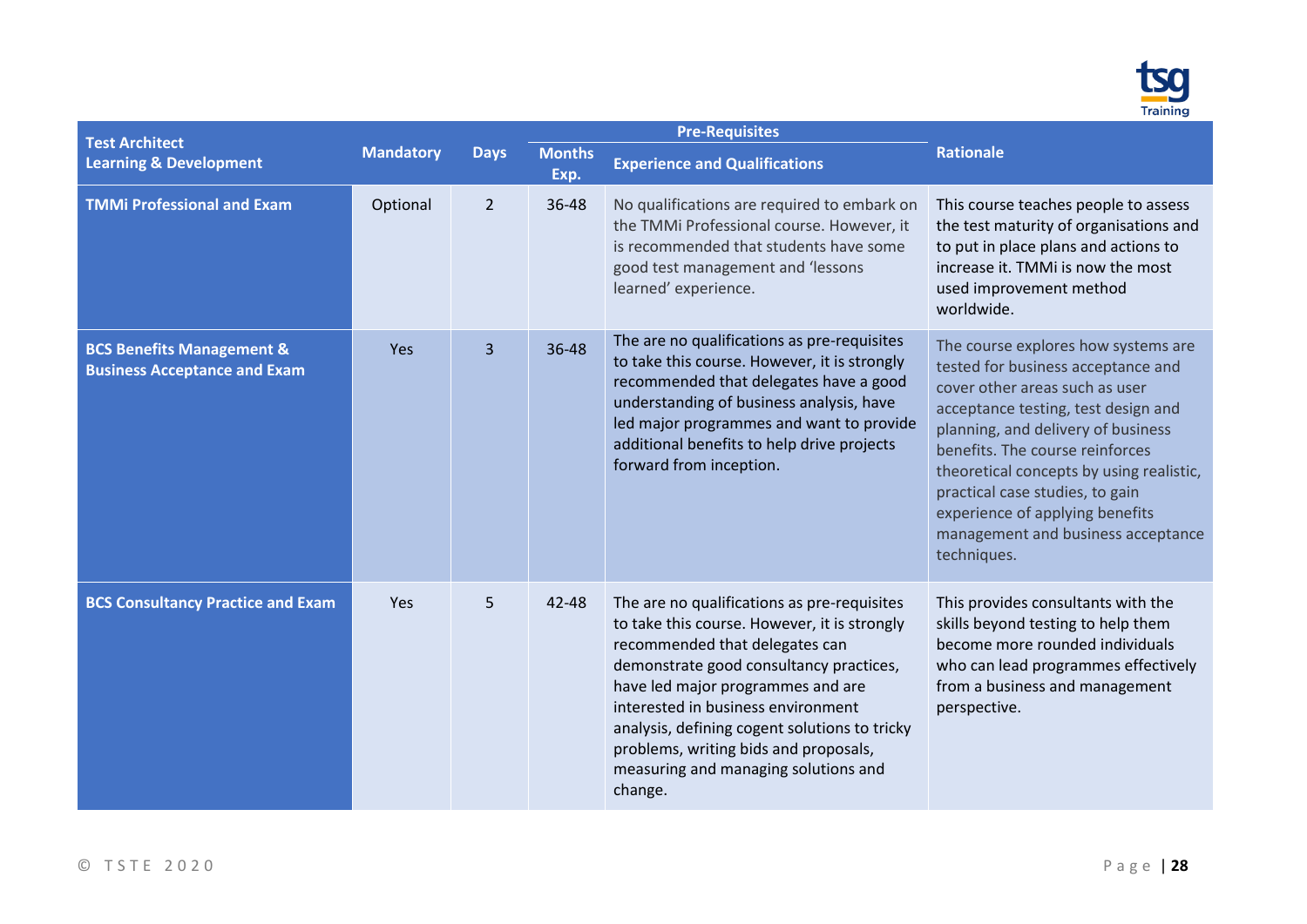

### <span id="page-28-0"></span>4.6 The Test Expert

The Test Expert stream is designed for the people who are moving to the very top of their career to the point where they can lead major programmes, such as business critical integration, drive technology solutions, set organisational strategy, lead the business and operate as an experienced consultant on behalf of both internal and external stakeholders.

#### <span id="page-28-1"></span>4.6.1 The Test Expert Roadmap



<span id="page-28-2"></span>*Figure 6 - The Test Expert Capability Roadmap*

The stream supports the key competencies of:

- Programme Test Management for large scale programmes
- Control and Management
- Test Process Development and Improvement
- Measurement and Improvement

As can be seen in Figure 6 - The Test Expert [Capability Roadmap,](#page-28-2) there is one mandatory course, ISTQB Test Manager (which is more of a requirement that should have been fulfilled previously), interspersed with three optional paths within the stream that are targeted to achieving excellence in key areas of developmental quality and delivery. Whist the paths are optional, they link back to mandatory courses that a student must pass if they are to graduate the stream and be awarded a 'Test Practice Diploma'.

Note: It is not envisaged that any of the courses in this stream will be eligible for 'Government Apprenticeship Funding' unless someone is transferring into a role where there is a requirement to learn at least 51% of new skills to fulfil it.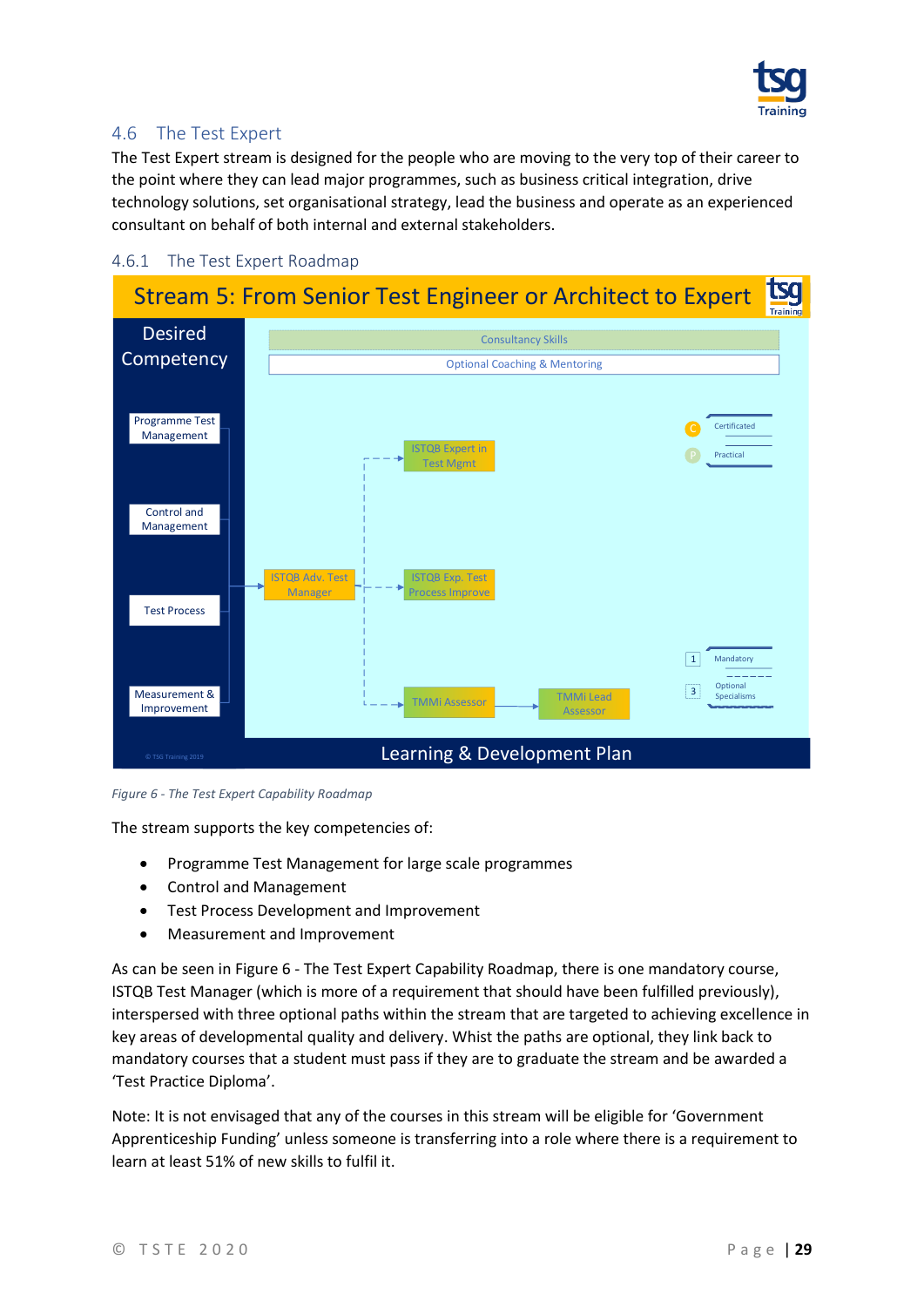

## 4.6.2 Test Expert Learning & Development Narrative

<span id="page-29-0"></span>

|                                                         |                  |             |                       | <b>Pre-Requisites</b>                                                                                                                                                                                                                                                                                                                                                                                                                                                                                                                               |                                                                                                                                                                                                                                                                                                                                                 |  |  |  |  |  |
|---------------------------------------------------------|------------------|-------------|-----------------------|-----------------------------------------------------------------------------------------------------------------------------------------------------------------------------------------------------------------------------------------------------------------------------------------------------------------------------------------------------------------------------------------------------------------------------------------------------------------------------------------------------------------------------------------------------|-------------------------------------------------------------------------------------------------------------------------------------------------------------------------------------------------------------------------------------------------------------------------------------------------------------------------------------------------|--|--|--|--|--|
| <b>Test Expert</b><br><b>Learning &amp; Development</b> | <b>Mandatory</b> | <b>Days</b> | <b>Months</b><br>Exp. | <b>Experience and Qualifications</b>                                                                                                                                                                                                                                                                                                                                                                                                                                                                                                                | <b>Rationale</b>                                                                                                                                                                                                                                                                                                                                |  |  |  |  |  |
| <b>ISTQB Advanced Test Manager and</b><br><b>Exam</b>   | Yes              | 5           | 36-48                 | ISTQB/ISEB Foundation Certificate and at<br>least 36 months testing experience. Some<br>team management experience helpful.<br>Interest in setting the direction of testing.<br>Familiarity with the challenges facing test<br>teams in projects. Willingness to sit a<br>multiple-choice exam lasting 3 hours. High<br>flyers or those on accelerated learning may<br>be ready to take this course at 24-months.<br>It is expected, however, that people<br>entering this stream will have previously<br>completed this course and passed the exam | To provide the industry view of test<br>management practices and principles<br>to set tests policy, strategy and plans.                                                                                                                                                                                                                         |  |  |  |  |  |
| <b>ISTQB Expert Test Management</b>                     | Optional         | 8           | $60+$                 | This course, delivered over three separate<br>sessions of 3+3+2 days, represents the<br>pinnacle in test management and requires<br>and ISTQB Advanced Test Manager<br>Certificate and significant experience and<br>dedication to the cause before it is<br>attempted.                                                                                                                                                                                                                                                                             | This course is taken only by the few<br>who seek further industry acceptance<br>above and beyond their already<br>significant experience as a Test<br>Manager.<br>It is likely that people taking this<br>course are those who possess the<br>capability to lead large teams on<br>major programmes, such as<br>integration following a merger. |  |  |  |  |  |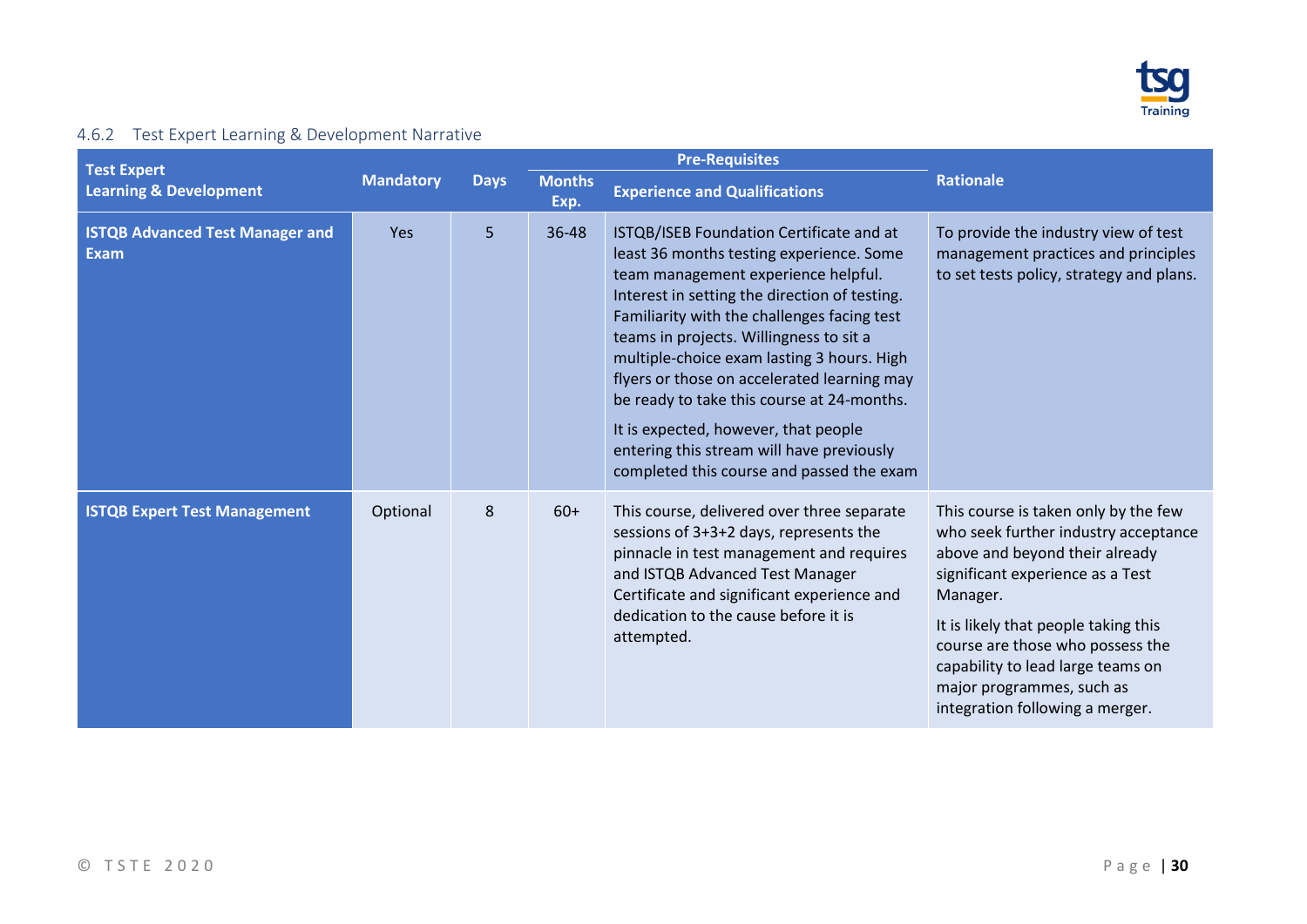

| <b>Test Expert</b>                                 |                  |                |                       | <b>Pre-Requisites</b>                                                                                                                                                                                                                                                                                                                                                                                                               |                                                                                                                                                                                                                                                                                                                         |
|----------------------------------------------------|------------------|----------------|-----------------------|-------------------------------------------------------------------------------------------------------------------------------------------------------------------------------------------------------------------------------------------------------------------------------------------------------------------------------------------------------------------------------------------------------------------------------------|-------------------------------------------------------------------------------------------------------------------------------------------------------------------------------------------------------------------------------------------------------------------------------------------------------------------------|
| <b>Learning &amp; Development</b>                  | <b>Mandatory</b> | <b>Days</b>    | <b>Months</b><br>Exp. | <b>Experience and Qualifications</b>                                                                                                                                                                                                                                                                                                                                                                                                | <b>Rationale</b>                                                                                                                                                                                                                                                                                                        |
| <b>ISTQB Expert in Test Process</b><br>Improvement | Optional         | $\overline{7}$ | $60+$                 | This course, delivered over three separate<br>sessions of 3+2+2 days, is for those who<br>seek to develop and define test process at<br>the corporate level and who will then<br>provide guidance to teams on further<br>development and capture of metrics and<br>measures. An ISTQB Advanced Test<br>Manager and significant experience of<br>lessons learned and implementing<br>improvement over several years is<br>mandatory. | This course is aimed at those taking an<br>holistic view of test and operational<br>processes who are tasked with:<br>Developing new ones<br>Improving existing ones<br>Managing metrics and<br>measures for organisational<br>excellence<br>Alignment of processes and<br>metrics with corporate<br>strategy and goals |
| <b>TMMi Assessor</b>                               | Optional         | 5              | $60+$                 | Good experience of test process definition<br>and improvement, coupled with an ISTQB<br>Advanced Test Manager certificate.                                                                                                                                                                                                                                                                                                          | This course is aimed at those who<br>expect to assess and report on test<br>process and measurements within a<br>contained project                                                                                                                                                                                      |
| <b>TMMi Lead Assessor</b>                          | Optional         | 5              | $60+$                 | 24+ months of activity and 7 assessments<br>as a TMMi Assessor                                                                                                                                                                                                                                                                                                                                                                      | This course is aimed at those who<br>expect to assess and report on<br>organisational test policy, strategy,<br>plans and measurement and how can<br>lead teams of assessors                                                                                                                                            |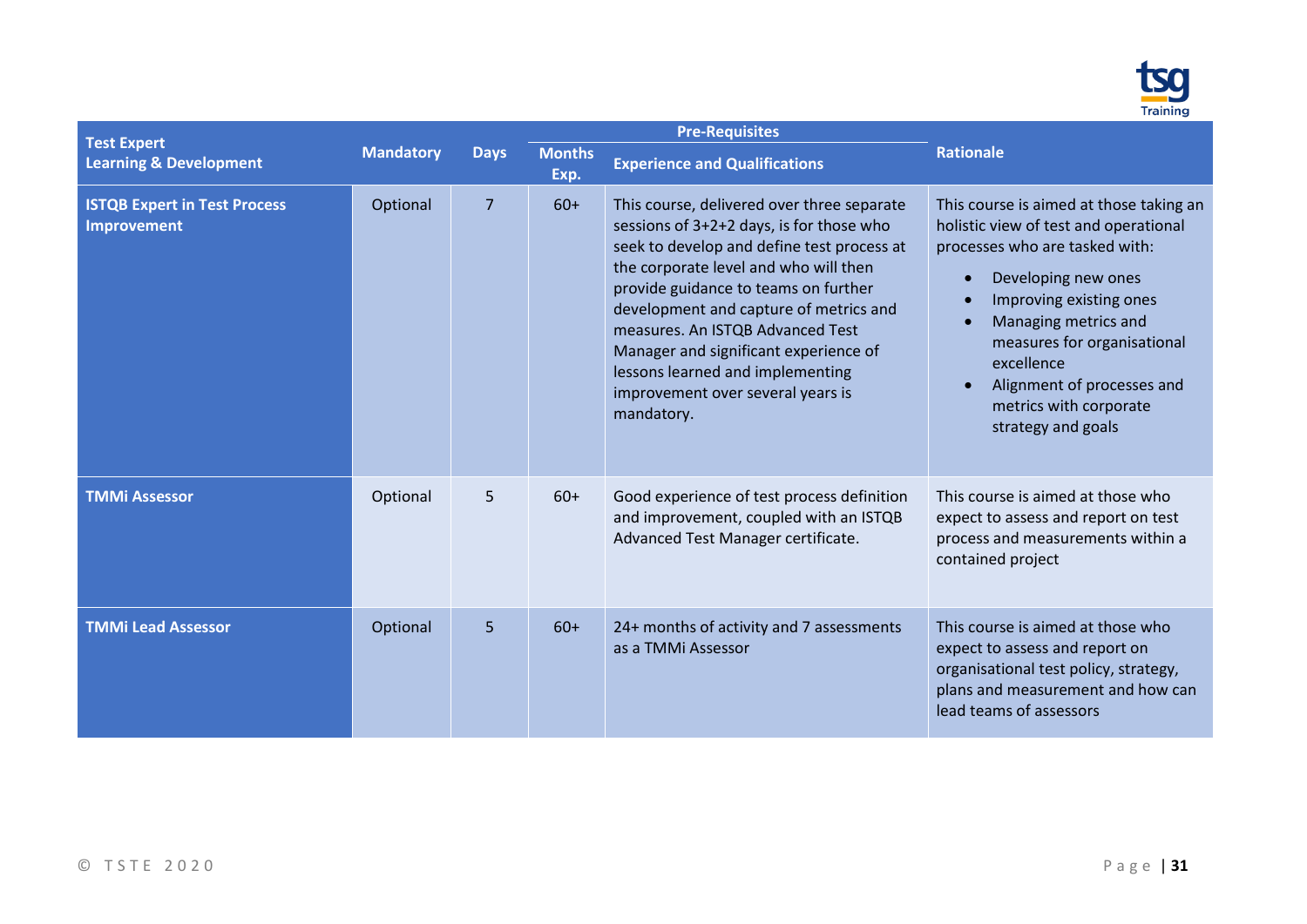

## <span id="page-31-0"></span>5 Benefits of the Approach

In helping to meet the requirements of building capability within a modern Test Practice we have clearly delineated the roles and mapped them to training functions to be supported, aligned with stated principles and competencies:

- Courses will be delivered by experienced staff who have at least 20-years' experience gained from training and programme delivery at the sharp-end.
- The experience the trainers bring will allow them to offer the ever-important analogies and war-stories to make training relevant and accessible.
- All courses are ready to go, except for ISTQB Certified Mobile App Tester.
- Courses can be tailored to meet specific requirements; although for ISTQB courses we are limited to 10% variation without having to reaccredit.
- We can provide private training courses anywhere or staff can attend any of the courses that we run on our public schedule.
- We will agree and put in place a monitoring and measurement system to make sure that:
	- o The delegate experience is rich.
	- o People are passing exams at the expected rate.
	- o The overall programme is delivering against its aims.